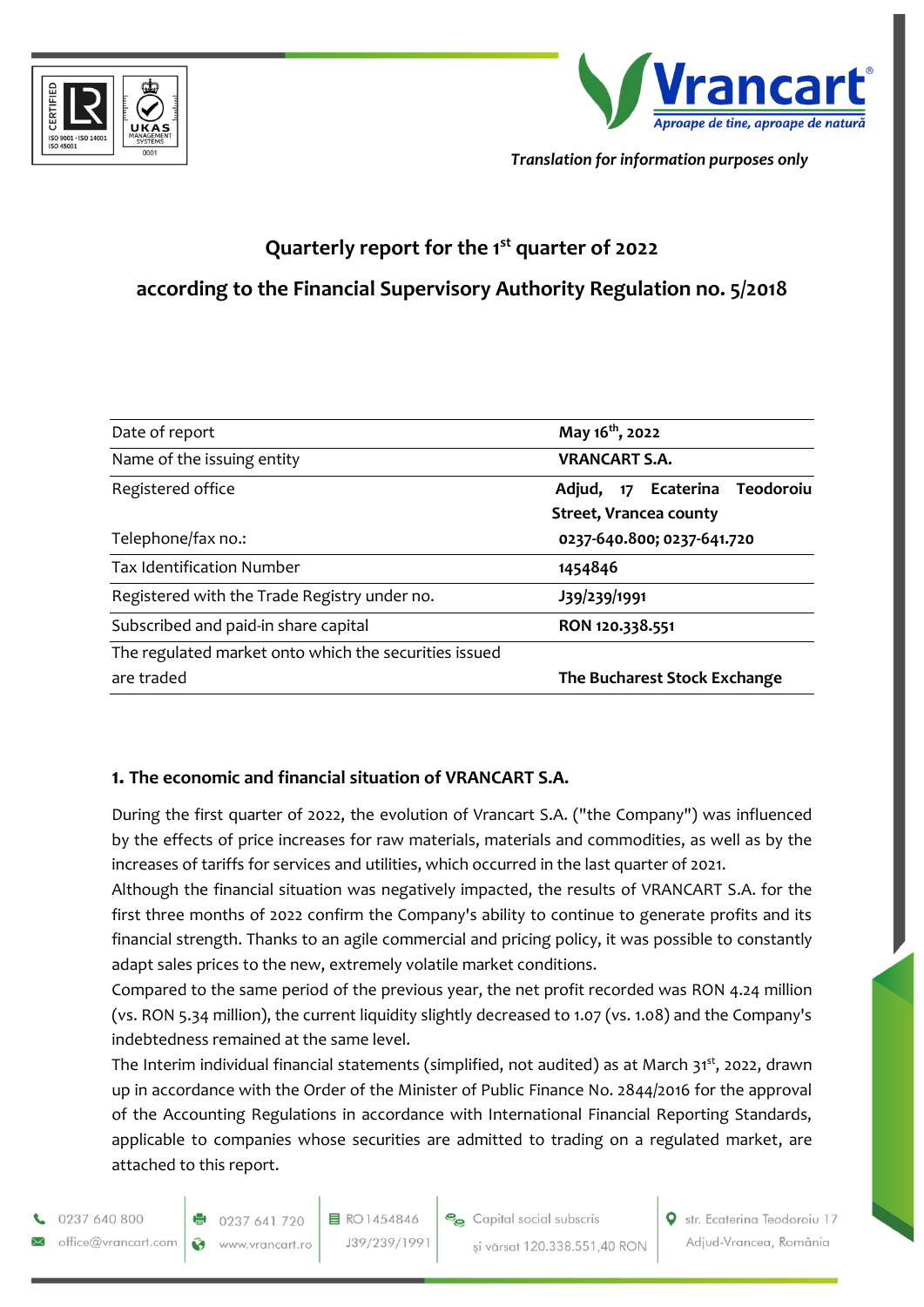The interim individual financial statements for the first 3 months of 2022 have not been revised by an independent external auditor, as this is not a legal or statutory requirement.

#### **1.1. Balance sheet items**

| (all items in RON, unless otherwise stated) | March 31 <sup>st</sup> , 2022 | December 31 <sup>st</sup> , |
|---------------------------------------------|-------------------------------|-----------------------------|
|                                             |                               | 2021                        |
| Intangible assets                           | 351.456.564                   | 350.403.228                 |
| Current assets, out of which:               | 174.771.093                   | 147.801.274                 |
| Trade receivables                           | 109.865.485                   | 84.112.306                  |
| <b>Total assets</b>                         | 526.227.657                   | 498.204.502                 |
|                                             |                               |                             |
| Total liabilities, out of which:            | 274.445.824                   | 250.685.993                 |
| Current liabilities                         | 163.045.705                   | 133.290.485                 |
|                                             |                               |                             |
| Equity, out of which:                       | 251.781.833                   | 247.518.509                 |
| Reserves                                    | 116.612.710                   | 116.569.364                 |
| Retained earnings                           | 14.830.572                    | 10.586.064                  |

As at March 31<sup>st</sup>, 2022 and during the period January  $1<sup>st</sup>$  – March 31<sup>st</sup>, 2022, the evolution of the main financial indicators was as follows:

- The Company's non-current assets increased by 0,3% following the commissioning of some investment projects finalised during the first quarter of 2022.
- The value of the Company's current assets increased by 18% as at March  $31<sup>st</sup>$ , 2022 from the year beginning, mainly due to the increase in trade receivables by 31% generated both by a higher activity volume, and by the positively adjusted prices and the turnover increased by 68% compared to the first quarter of the previous year.
- Trade receivables increased during the first three months of 2022 from the beginning of the year by RON 22.753.179, following a higher volume of sales, as well as due to some increased prices, in the context of the reduction of the average number of days for collection.
- The total liabilities recorded as at March  $31^{st}$ , 2022 amount to RON 274.445.824, up by 9% from the amount recorded as at January  $1<sup>st</sup>$ , 2022, mainly due to the financing of the additional working capital, through the use of short-term credit lines.
- The amount of equity as at March  $31<sup>st</sup>$ , 2022 is RON 251.781.833, the additional capitalisation being 2% compared to the beginning of the year, following the incorporation of the profit achieved during the  $1<sup>st</sup>$  quarter. The Company's reserves remained at a relatively constant level from the beginning of the year.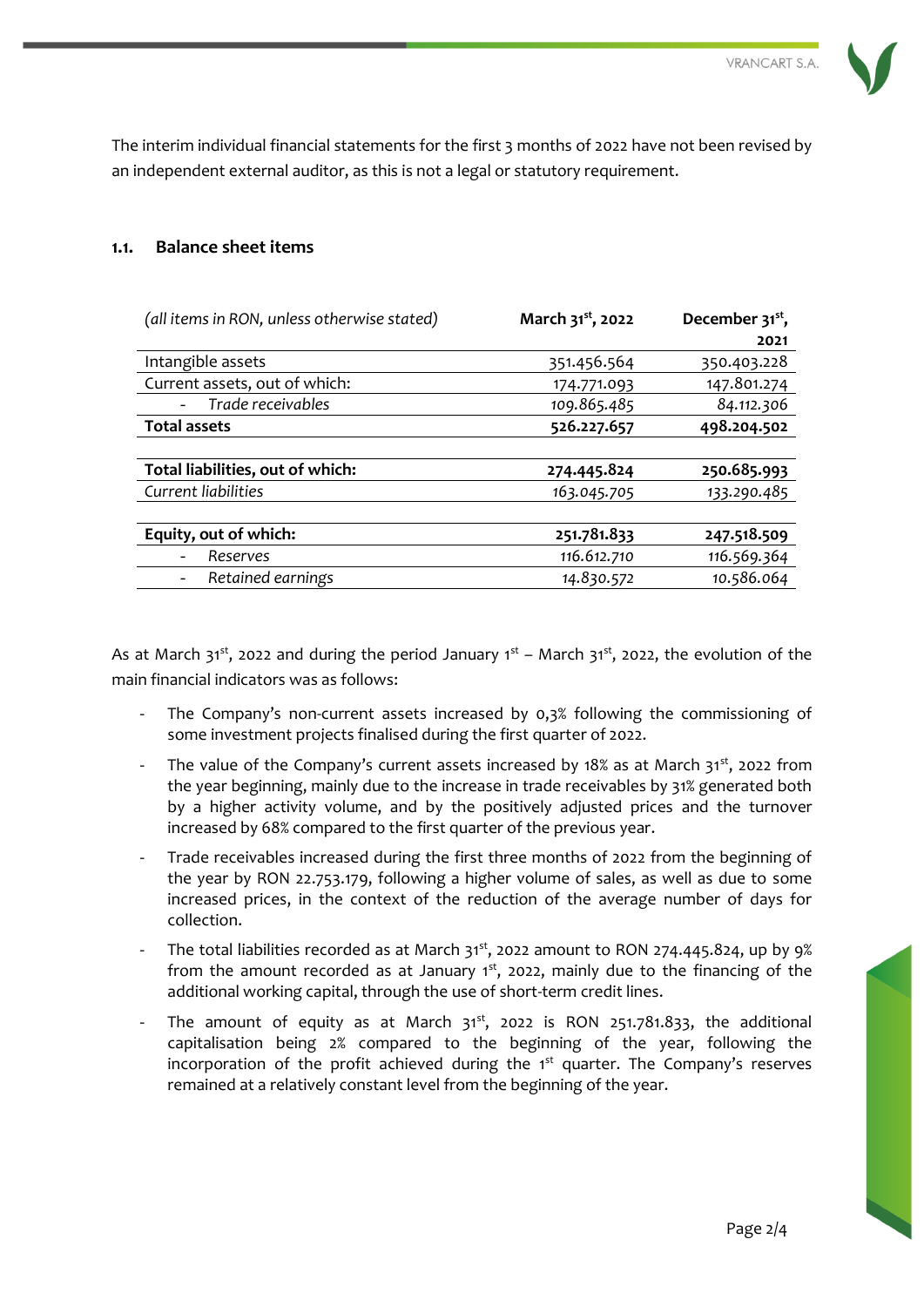

#### **1.2. Profit and loss account**

| (all items in RON, unless otherwise stated) | March 31 <sup>st</sup> , 2022 | March 31 <sup>st</sup> , 2021 |
|---------------------------------------------|-------------------------------|-------------------------------|
| Operating income, out of which:             | 139.347.866                   | 80.075.375                    |
| Income from turnover                        | 140.755.593                   | 83.772.496                    |
| Operating expenses                          | (133.342.172)                 | (73.073.593)                  |
| <b>Operating profit</b>                     | 6.005.695                     | 7.001.782                     |
|                                             |                               |                               |
| Financial income                            | 89                            | 63                            |
| Financial expenses                          | (1.417.492)                   | (697.514)                     |
|                                             |                               |                               |
| <b>Total income</b>                         | 139-347-955                   | 80.075.438                    |
| <b>Total expenses</b>                       | (134.759.664)                 | (73.771.107)                  |
|                                             |                               |                               |
| <b>Gross profit</b>                         | 4.588.291                     | 6.304.331                     |
| Net profit                                  | 4.244.508                     | 5.346.433                     |

The Company's evolution during the first three months of 2022 was influenced by the increase of prices in raw materials and of the utility tariffs generated by the trends on the international market that were also reflected on the local market, as well as of the salary expenses and third party expenses.

The results achieved during this period, which are reflected in a profitability level in accordance with the expectations and good financial indicators, confirm the business sustainability, as well as the Company's resilience to adverse market changes.

During the first three months of 2022 compared to the same period of the previous year, the main indicators of the Profit and loss account are as follows:

- The total income during the analysed period amounted to RON 139.347.955, up by 74% from the same period of the previous year, due to an increase in the production volume achieved and to the sale of finished and semi-finished products.
- The total expenses for the period amounted to RON 134.759.664, up by 83% from the same period of the previous year; the cost of raw materials contributed to this evolution through an increase of 115% following the impact of the increasing trend of the purchase prices.
- The Company's operating profit recorded a reduction by 14% as a result of the abovementioned effects. The net profit, in spite of the reduction by 21% compared to the same reporting period of the previous year, is still at the level estimated through the Revenues and expenses budget.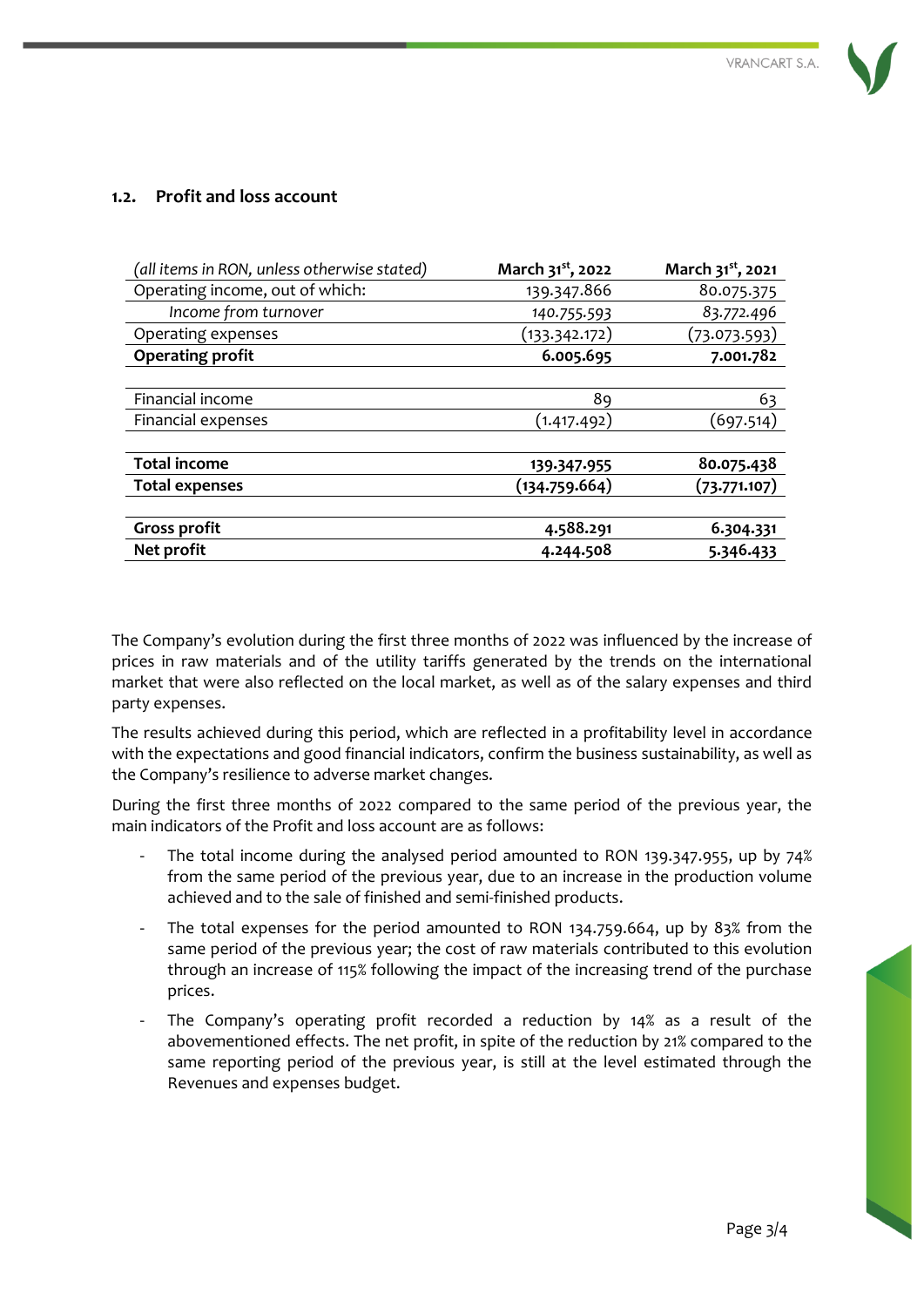#### **1.3. Cash flows**

| (all items in RON, unless otherwise stated)            | March 31 <sup>st</sup> , 2022 | March 31 <sup>st</sup> , 2021 |
|--------------------------------------------------------|-------------------------------|-------------------------------|
| Cash flows from operating activities                   |                               |                               |
| Amounts collected from operating activities            | 140.796.194                   | 87.724.974                    |
| Payments made from operating activities                | (150.145.104)                 | (77.607.110)                  |
| Net cash flows from operating activities               | (9.348.910)                   | 10.117.864                    |
| Cash flows from investment activities                  |                               |                               |
| Amounts collected from investment activities           | 87.770                        | 259.881                       |
| Payments made from investment activities               | (11.026.352)                  | (6.017.543)                   |
| Net cash flows from investment activities              | (10.938.582)                  | (5.757.662)                   |
| Cash flows from financing activities                   |                               |                               |
| Amounts collected from financing activities (including | 30.880.240                    | 1.421.698                     |
| bonds)                                                 |                               |                               |
| Payments made from financing activities                | (7.427.305)                   | (6.670.328)                   |
| Net cash flows from financing activities               | 23.452.935                    | (5.248.630)                   |
|                                                        |                               |                               |
| Balance as at the beginning of the period              | 1.536.938                     | 4.332.741                     |
| Balance as at the end of the period                    | 4.702.381                     | 3.444.313                     |

The balance of cash and cash equivalents recorded as at March 31<sup>st</sup>, 2022 is positive, namely RON 4.702.381. During this period, the Company was able to manage its cash flows effectively and paid all the amounts owed entirely and on time.

#### **2. Economic and financial indicators as at March 31st, 2022, according to Appendix no. 13/the Financial Supervisory Authority Regulation no. 5/2018**

| Indicator's name                   | <b>Calculation modality</b>                     | M.U.  | <b>Result</b> |
|------------------------------------|-------------------------------------------------|-------|---------------|
| <b>Current liquidity indicator</b> | Current assets/Current liabilities              | ratio | 1,07          |
| Indebtedness degree indicator      | Borrowed capital/Equity × 100                   | $\%$  | $68*$         |
|                                    | Borrowed capital/Employed capital <sup>x</sup>  |       | $40*$         |
|                                    | 100                                             |       |               |
| Debts-clients turnover             | Average customers balance/Turnover <sup>x</sup> | days  | 64            |
|                                    | 90                                              |       |               |
| Non-current assets turnover        | Turnover/Non-current assets                     | ratio | 0,4           |

\* Borrowed capital includes credit lines, short and long-term bank loans, long-term trade loans, liabilities under short and long-term leasing agreements, as well as loans from bond issues.

Chairman of the Board of Directors **Financial Manager** Financial Manager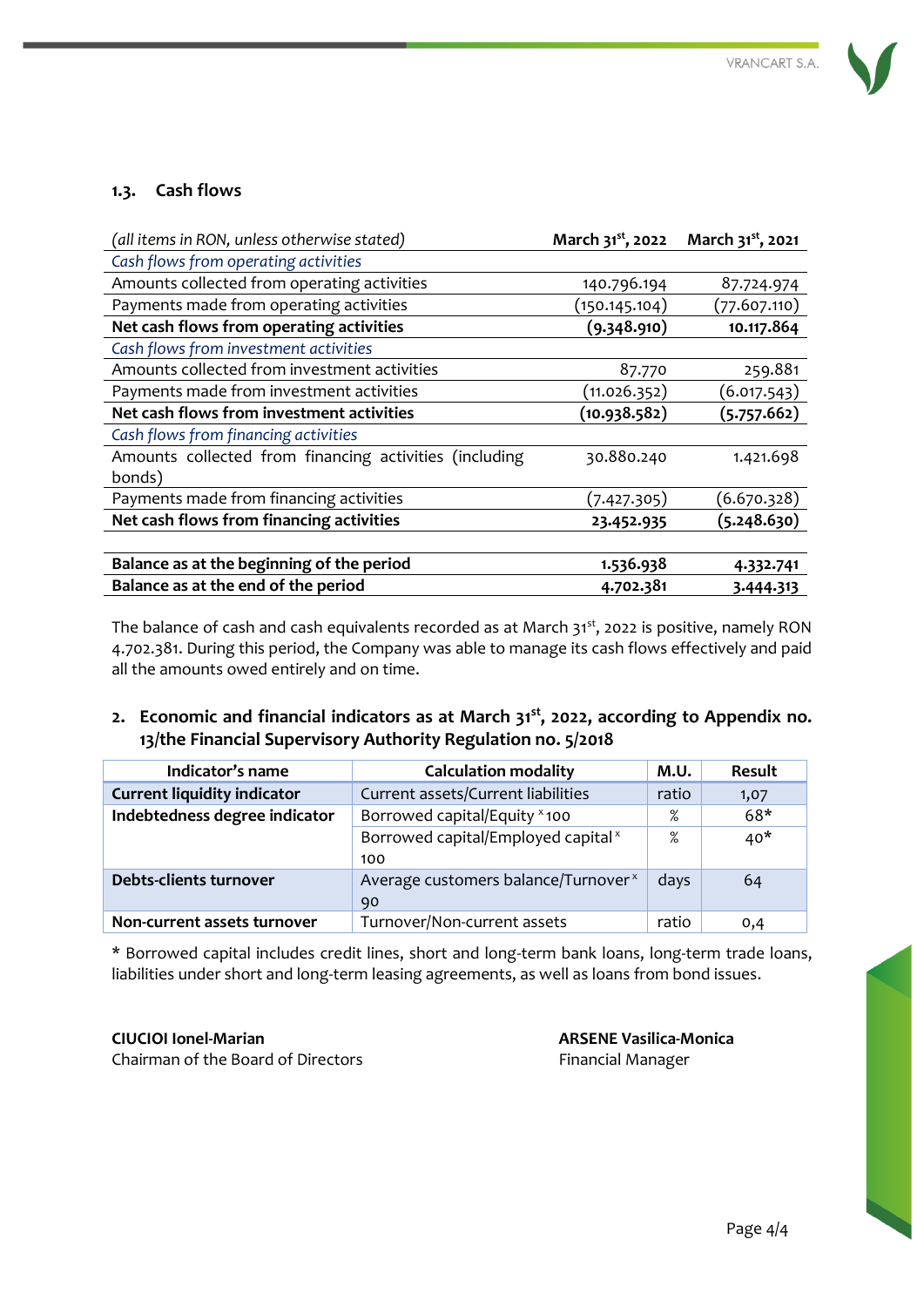*Translation for information purposes only*

## **VRANCART S.A.**

## **Interim individual financial statements (simplified, not audited) as at March 31st, 2022**

Drawn up in accordance with

the Order of the Public Finance Ministry no. 2844/2016 for the approval of the Accounting regulations compliant with the International Financial Reporting Standards, applicable to trade companies whose securities are admitted to trading on a regulated market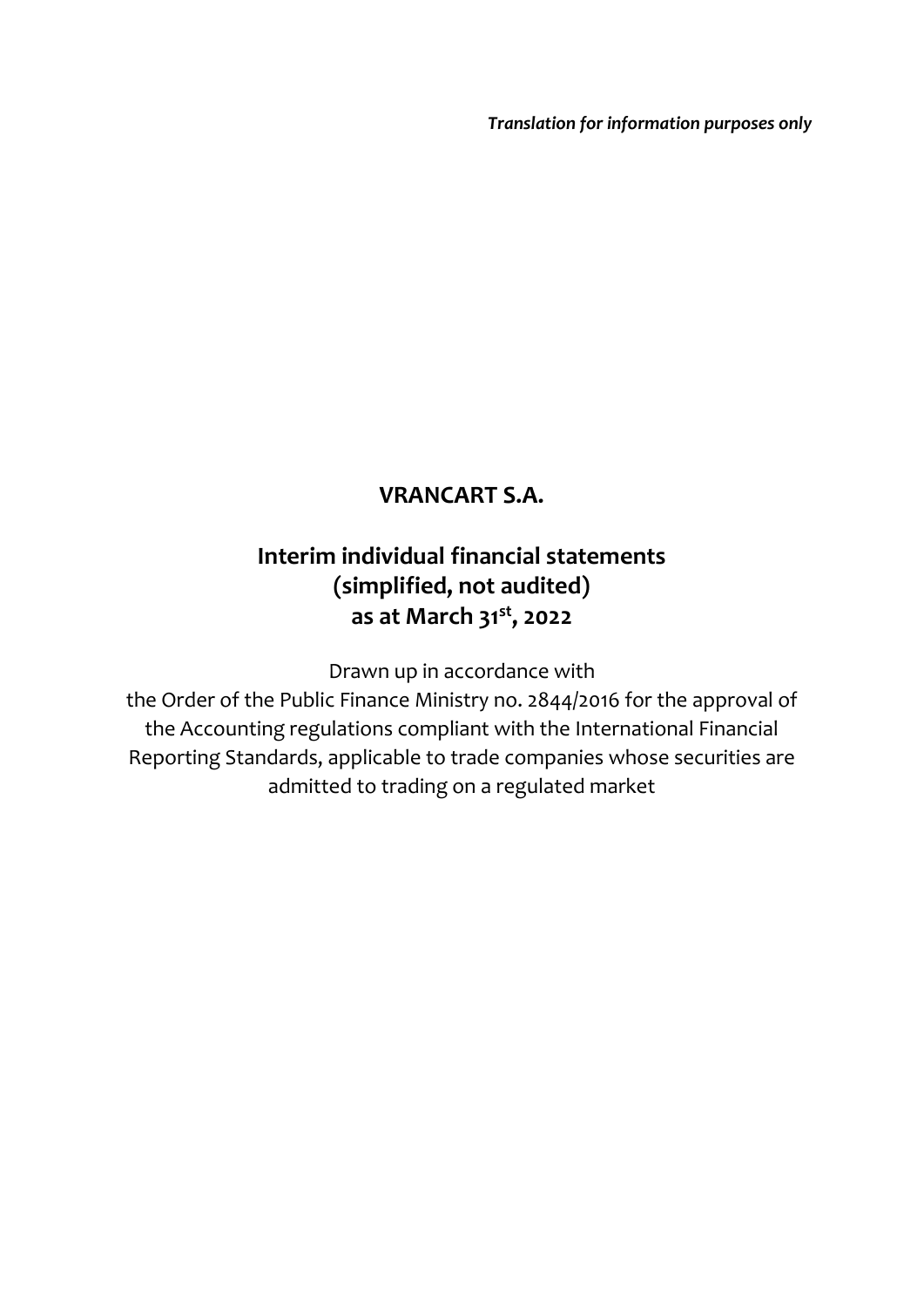## **Table of contents**

| Individual statement of financial position           | 3   |
|------------------------------------------------------|-----|
| Individual statement of comprehensive income         | 4   |
| Individual statement of changes in equity            | 5.  |
| Individual statement of cash flows                   | 6   |
| Notes to the interim individual financial statements | 7-8 |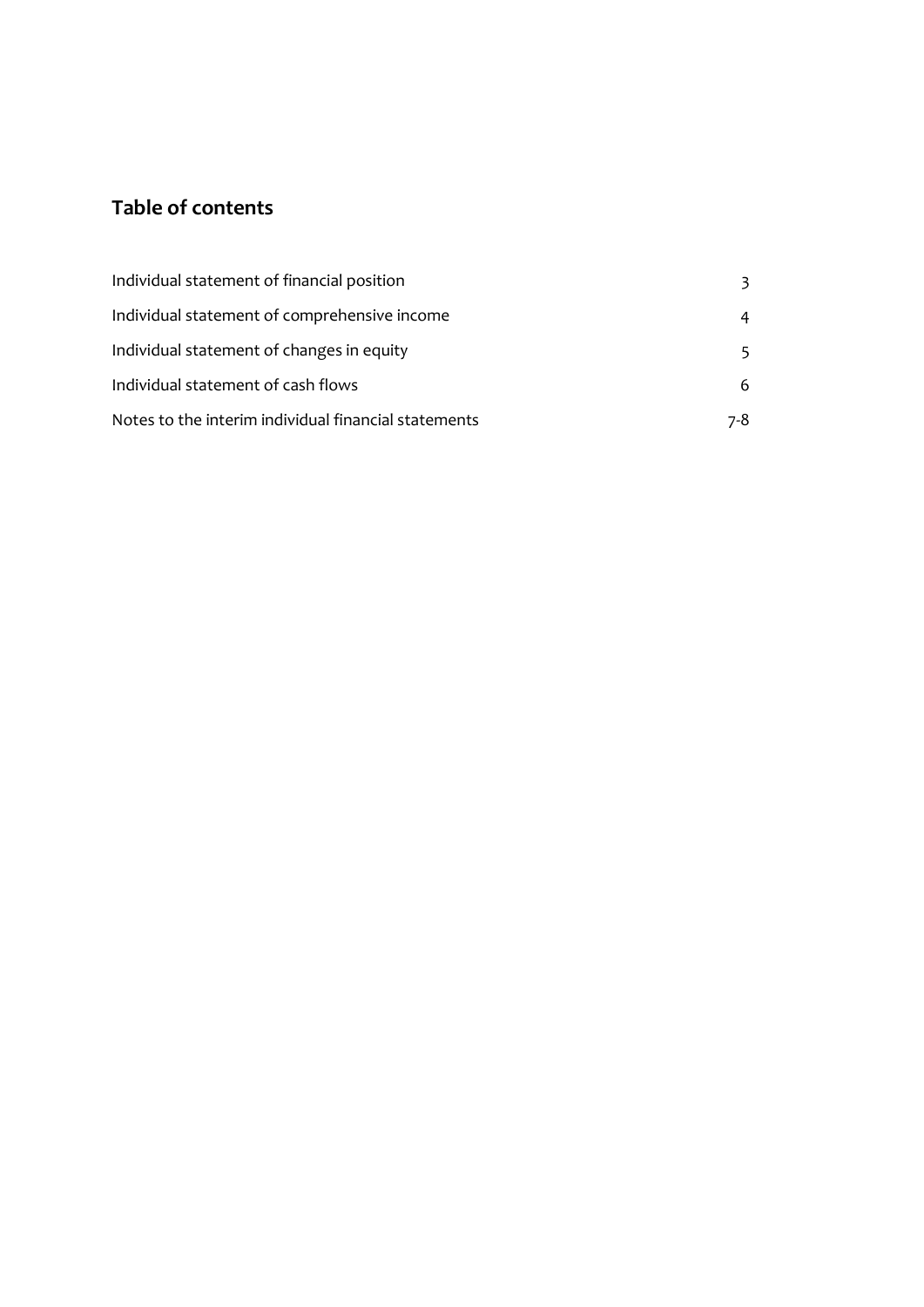## **Vrancart S.A. Individual statement of financial position**

*as at March 31st , 2022 (all amounts in RON, unless otherwise stated)*

|                                                | March $31^{st}$ , | December 31 <sup>st</sup> , |
|------------------------------------------------|-------------------|-----------------------------|
|                                                | 2022              | 2021                        |
| <b>ASSETS</b>                                  |                   |                             |
| Tangible assets                                | 301.305.722       | 300.076.409                 |
| Intangible assets                              | 1.203.703         | 1.379.680                   |
| Goodwill                                       | 3.380.811         | 3.380.811                   |
| Financial assets                               | 45.566.328        | 45.566.328                  |
| <b>Total non-current assets</b>                | 351.456.564       | 350.403.228                 |
| Inventories                                    | 56.179.069        | 58.601.760                  |
| Trade receivables                              | 109.865.485       | 84.112.306                  |
| Prepaid expenses                               | 1.839.110         | 517.486                     |
| Receivables related to current profit tax      |                   | 212.055                     |
| Other receivables                              | 2.185.048         | 2.820.729                   |
| Cash and cash equivalents                      | 4.702.381         | 1.536.938                   |
| <b>Total current assets</b>                    | 174.771.093       | 147.801.274                 |
| <b>TOTAL ASSETS</b>                            | 526.227.657       | 498.204.502                 |
|                                                |                   |                             |
| <b>EQUITY</b>                                  |                   |                             |
| Share capital                                  | 120.338.551       | 120.363.081                 |
| Reserves                                       | 116.612.710       | 116.569.364                 |
| Retained earnings                              | 14.830.572        | 10.586.064                  |
| <b>Total equity</b>                            | 251.781.833       | 247.518.509                 |
| <b>LIABILITIES</b>                             |                   |                             |
| Long-term loans                                | 42.809.781        | 47.751.510                  |
| Long-term loans from bond issues               | 37.949.400        | 37.949.400                  |
| Long-term liabilities under leasing contracts  | 17.760.155        | 17.768.484                  |
| Deferred income                                | 8.531.567         | 9.034.757                   |
| Long-term provisions                           | 422.307           | 422.307                     |
| Liabilities related to deferred profit tax     | 3.603.487         | 4.145.628                   |
| Other long-term liabilities                    | 323.422           | 323.422                     |
| <b>Total long-term liabilities</b>             | 111.400.119       | 117.395.508                 |
| Short-term trade liabilities                   | 57.120.149        | 61.919.951                  |
| Short-term loans                               | 84.202.570        | 54.642.483                  |
| Short-term liabilities under leasing contracts | 5.864.011         | 5.864.025                   |
| Deferred income                                | 2.012.878         | 2.012.878                   |
| Debts to employees                             | 5.682.905         | 4.394.786                   |
| Liabilities related to current profit tax      | 673.869           |                             |
| Other liabilities                              | 7.489.323         | 4.456.362                   |
| <b>Total current liabilities</b>               | 163.045.705       | 133.290.485                 |
| <b>TOTAL LIABILITIES</b>                       | 274.445.824       | 250.685.993                 |
| <b>TOTAL EQUITY AND LIABILITIES</b>            | 526.227.657       | 498.204.502                 |

# **CIUCIOI Ionel-Marian ARSENE Vasilica-Monica**

Financial Manager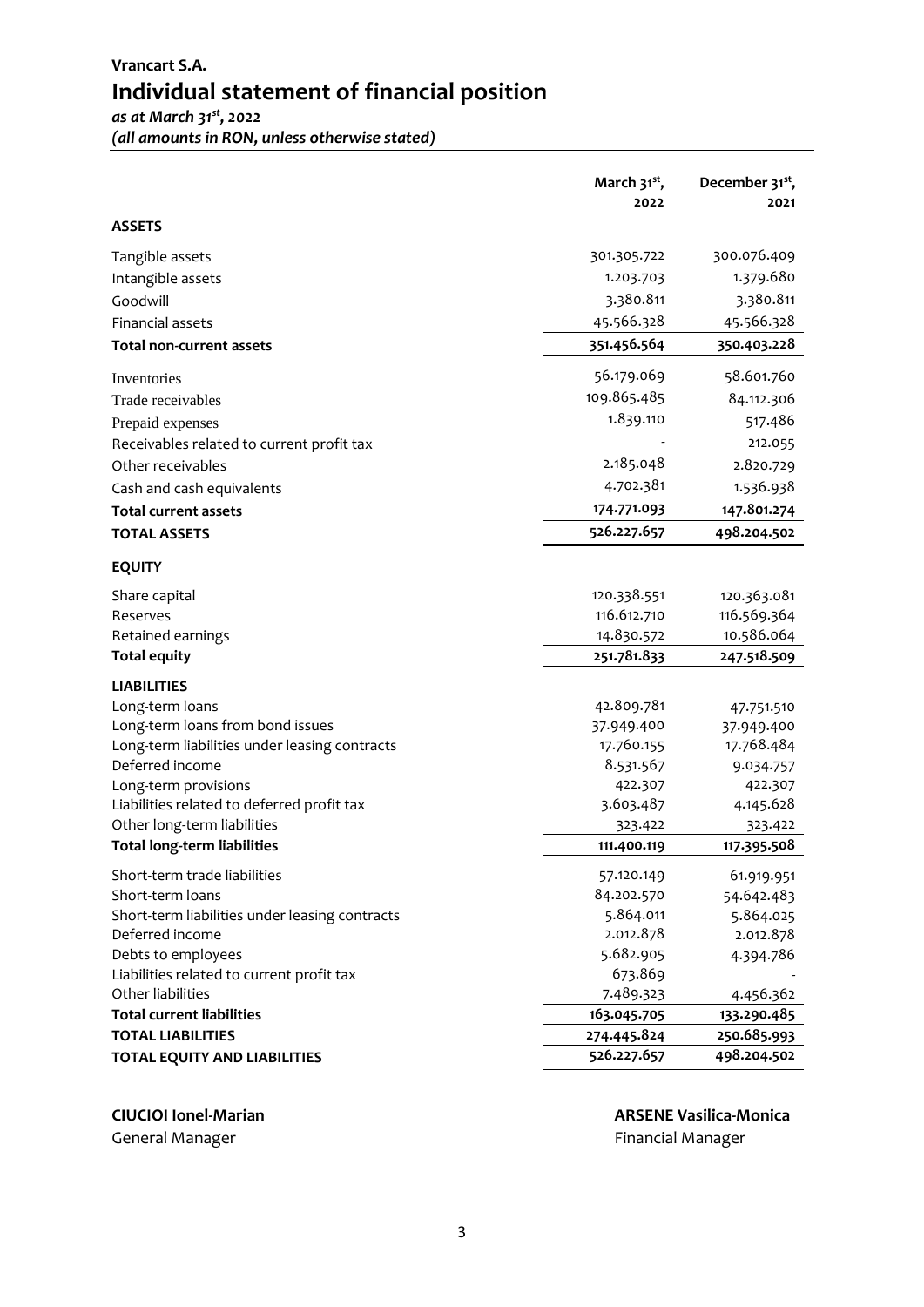| (all amounts in RON, unless otherwise stated) |  |
|-----------------------------------------------|--|
|-----------------------------------------------|--|

|                                                                                      | March 31 <sup>st</sup> ,<br>2022 | March 31 <sup>st</sup> ,<br>2021 |
|--------------------------------------------------------------------------------------|----------------------------------|----------------------------------|
| Income from turnover, out of which:                                                  | 140.755.593                      | 83.772.496                       |
| Income from the sale of goods                                                        | 9.426.460                        | 3.498.817                        |
| Other income                                                                         | 1.702.357                        | 618.881                          |
| Variation of finished product inventories and production<br>in progress              | (3.110.083)                      | (4.316.002)                      |
| Expenses related to raw materials and consumables                                    | (78.931.928)                     | (36.697.185)                     |
| Expenses related to commodities                                                      | (5.528.798)                      | (1.826.480)                      |
| Third-party expenses                                                                 | (16.653.886)                     | (6.103.050)                      |
| Personnel-related expenses                                                           | (19.273.157)                     | (16.734.259)                     |
| Expenses related to amortisation and from re-<br>evaluation                          | (6.865.390)                      | (8.118.731)                      |
| Other expenses                                                                       | (6.089.011)                      | (3.593.887)                      |
| <b>Operating result</b>                                                              | 6.005.695                        | 7.001.782                        |
| Financial income                                                                     | 89                               | 63                               |
| Financial expenses                                                                   | (1.417.492)                      | (697.514)                        |
| Profit / (Loss) before taxation                                                      | 4.588.291                        | 6.304.331                        |
| Profit tax income / (expense)                                                        | (343.783)                        | (957.898)                        |
| Profit / (Loss) for the year                                                         | 4.244.508                        | 5.346.433                        |
| Other comprehensive income items                                                     |                                  |                                  |
| Increases in the reserve from revaluation of tangible<br>assets, net of deferred tax |                                  |                                  |
| TOTAL COMPREHENSIVE INCOME FOR THE YEAR                                              | 4.244.508                        | 5.346.433                        |
|                                                                                      |                                  |                                  |

**CIUCIOI Ionel-Marian ARSENE Vasilica-Monica** Financial Manager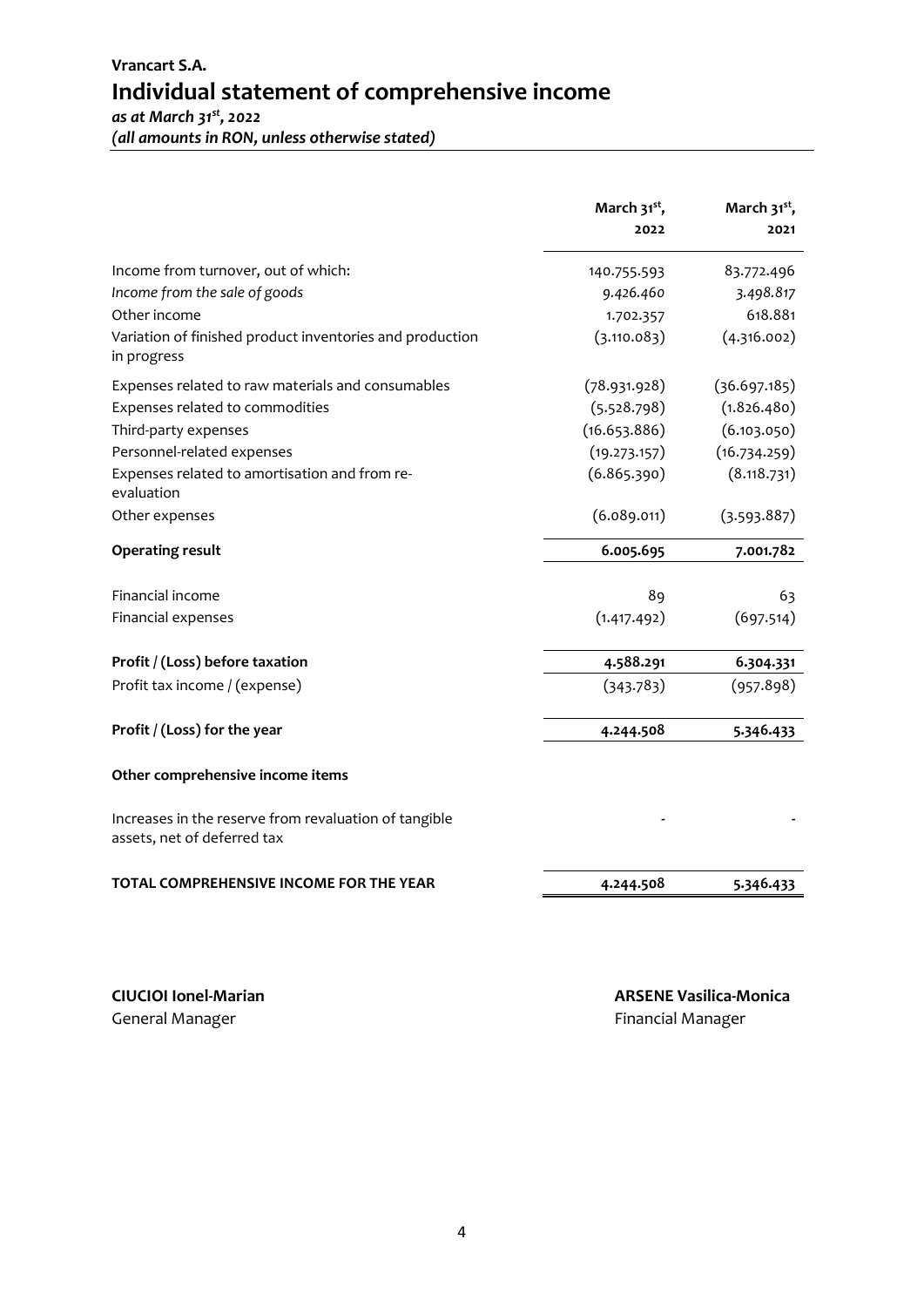## **Vrancart S.A. Individual statement of changes in equity**

*as at March 31st , 2022*

*(all amounts in RON, unless otherwise stated)*

|                                                                                                        | Share capital | Reserves from<br>the revaluation<br>of tangible assets |            | Other reserves Retained earnings | <b>Total equity</b> |
|--------------------------------------------------------------------------------------------------------|---------------|--------------------------------------------------------|------------|----------------------------------|---------------------|
| Balance as at January 1 <sup>st</sup> , 2022                                                           | 120.363.081   | 53.327.398                                             | 63.241.966 | 10.586.064                       | 247.518.509         |
| Comprehensive income for the period                                                                    |               |                                                        |            |                                  |                     |
| Net profit/loss for the period                                                                         |               |                                                        |            | 4.244.508                        | 4.244.508           |
| Changes in the reserve from the revaluation of tangible<br>assets, net of deferred tax                 |               |                                                        |            |                                  |                     |
| Total comprehensive income                                                                             | 120.363.081   | 53.327.398                                             | 63.241.966 | 14.830.572                       | 251.763.017         |
| Distribution from retained earnings                                                                    |               |                                                        |            |                                  |                     |
| Share premiums                                                                                         |               |                                                        | 43.346     |                                  | 43.346              |
| Other changes                                                                                          | (24.530)      |                                                        |            | $\overline{\phantom{a}}$         | (24.530)            |
| Transfer of the revaluation reserve to retained earnings<br>following the cassation of tangible assets |               |                                                        |            |                                  |                     |
| Balance as at March 31 <sup>st</sup> , 2022                                                            | 120.338.551   | 53.327.398                                             | 63.285.312 | 14.830.572                       | 251.781.833         |

#### **CIUCIOI Ionel-Marian ARSENE Vasilica-Monica**

General Manager Financial Manager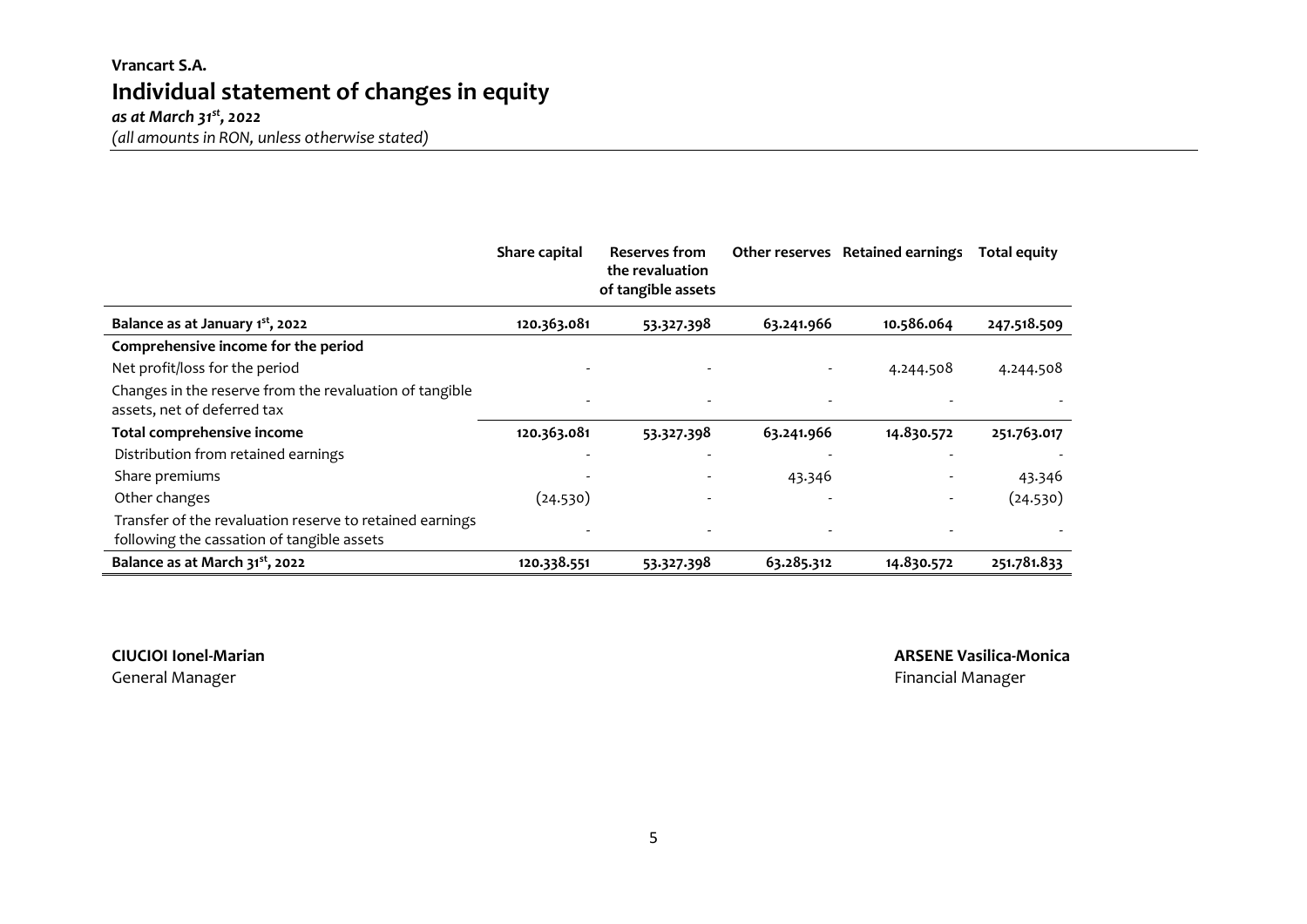## **Vrancart S.A. Individual statement of cash flows**

*as at March 31st , 2022 (all amounts in RON, unless otherwise stated)*

|                                                                 | March 31 <sup>st</sup> ,<br>2022 | March 31 <sup>st</sup> ,<br>2021 |
|-----------------------------------------------------------------|----------------------------------|----------------------------------|
| Cash flows from operating activities                            |                                  |                                  |
| Amounts collected from customers                                | 140.796.194                      | 87.724.974                       |
| Payments to suppliers                                           | (123.473.057)                    | (53.628.281)                     |
| Payments to employees                                           | (12.308.730)                     | (11.263.594)                     |
| Payments to the state budget                                    | (14.363.317)                     | (11.728.483)                     |
| Profit tax paid                                                 |                                  | (986.752)                        |
| Net cash flows from operating activities                        | (9.348.910)                      | 10.117.864                       |
| Cash flows from investment activities                           |                                  |                                  |
| Payments for the purchase of assets                             | (11.026.352)                     | (6.017.543)                      |
| Amounts collected from the sale of tangible assets              | 87.681                           | 259.818                          |
| Interests collected                                             | 89                               | 63                               |
| Net cash flows from investment activities                       | (10.938.582)                     | (5.757.662)                      |
| Cash flows from financing activities                            |                                  |                                  |
| Amounts collected from loans                                    | 30.403.466                       | 1.421.698                        |
| Share capital increase                                          | 476.774                          |                                  |
| Interests paid and loans reimbursed                             | (7.418.843)                      | (4.647.778)                      |
| Payments under leasing contracts                                | (8.462)                          | (22.550)                         |
| Loans granted to affiliates                                     |                                  | (2.000.000)                      |
| Net cash flows from financing activities                        | 23.452.935                       | (5.248.630)                      |
| Net increase/ (reduction) of cash and cash equivalents          | 3.165.443                        | (888.428)                        |
|                                                                 |                                  |                                  |
| Cash and cash equivalents as at the financial year<br>beginning | 1.536.938                        | 4.332.741                        |
| Cash and cash equivalents as at the financial year end          | 4.702.381                        | 3.444.313                        |

General Manager **Financial Manager Financial Manager Financial Manager**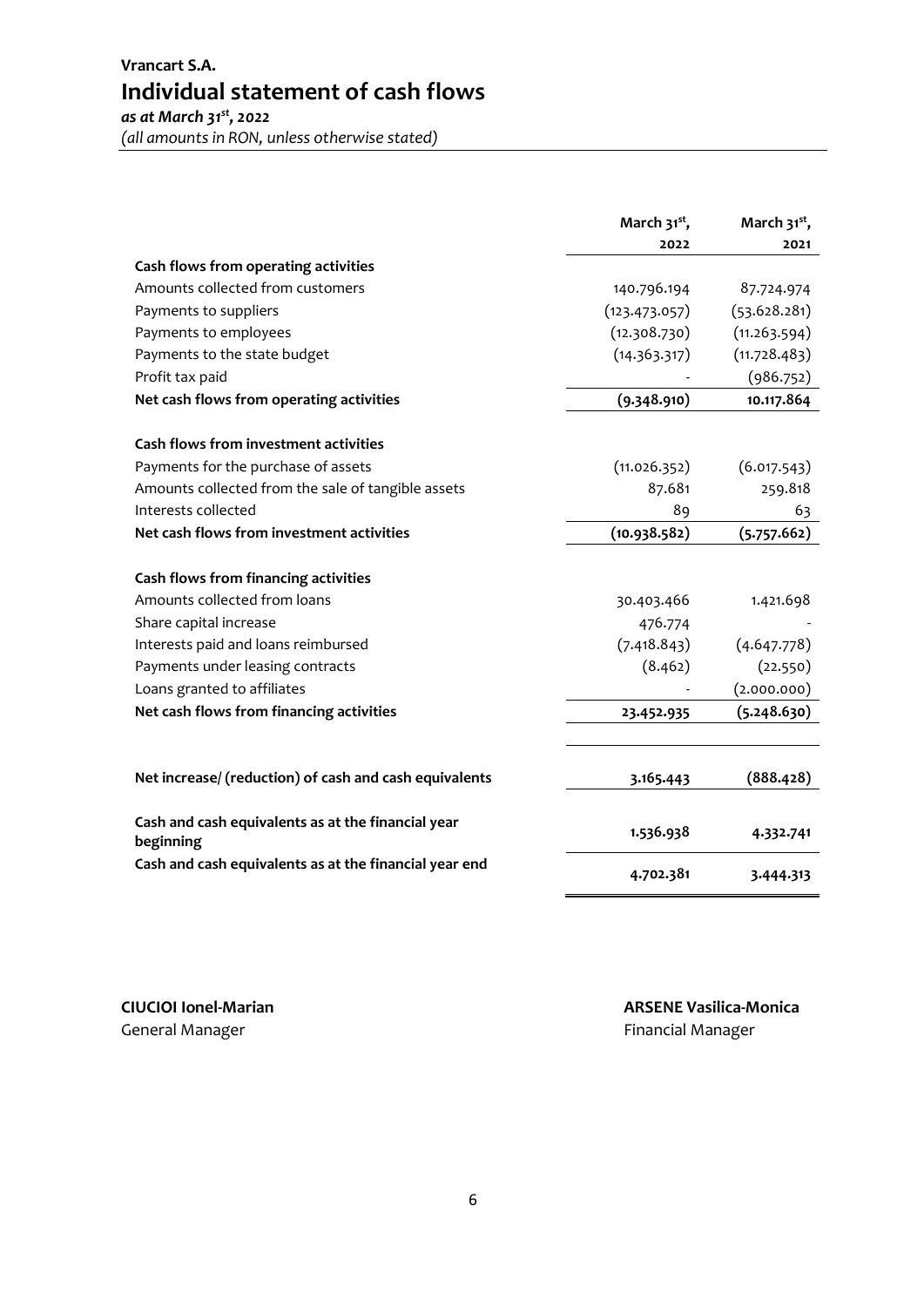## **Vrancart S.A. Notes to the interim individual financial statements**  *as at March 31st , 2022*

#### **The reporting entity**

Vrancart S.A. ("the Company") is a joint-stock trade company operating in Romania in accordance with the provisions of Law no. 31/1990 on trade companies.

Vrancart S.A. operates in the field of collection and recycling of non-hazardous waste, in the paperboards, corrugated cardboard and corrugated cardboard packaging, as well as in the tissue paper industry.

The company has work points opened in the following localities: Bucharest, Călimănești, Ungheni, Iași, Focșani, Ploiești, Botoșani, Sibiu, Constanța, Arad, Brașov, Pitești, Timișoara, Bacău, Cluj, Craiova, Baia Mare, Târgu Mureș, Brăila and Piatra Neamț.

The Company's main object of activity is represented by the manufacture and trading of the following products:

- − single-wall, double-wall and double-double wall corrugated cardboard, corrugated cardboard with micro-flutes;
- − corrugated cardboard packaging;
- − paperboards;
- − tissue papers in various assortments.

The Company's shares are listed at the Bucharest Stock Exchange, Standard category, with the indicative VNC, starting from July  $15^{th}$ , 2005.

As at March 31<sup>st</sup>, 2022, the Company is held in a percentage of 75% by SIF Banat - Crișana S.A., 17% by Paval Holding S.R.L. and 8% by other shareholders.

The records of shares and shareholders are kept according to law by Depozitarul Central S.A. Bucharest.

#### **Accounting principles, policies and methods**

The simplified interim individual financial statements for the first three months ended on March  $31<sup>st</sup>$ , 2022 were drawn up in accordance with IAS 34 Interim Financial Statements.

The simplified interim individual financial statements do not include all the information and elements presented in the annual report and shall be read together with the Company's annual individual financial statements, drawn up as at December  $31^{st}$ , 2021.

The accounting policies and the evaluation methods used for the preparation of the simplified interim financial statements are in accordance with those used for the preparation of the Company's annual financial statements for the year ended on December  $31^{st}$ , 2021.

The interim individual financial statements for the  $1<sup>st</sup>$  quarter of 2022 have not been revised by an external financial auditor, as this is not a legal requirement.

#### **Transactions in foreign currencies**

The operations expressed in foreign currencies are recorded in RON at the official exchange rate on the date of discounting of the transactions. The monetary assets and liabilities recorded in foreign currencies on the date of preparation of the accounting statements are converted into the functional currency at the exchange rate on that day.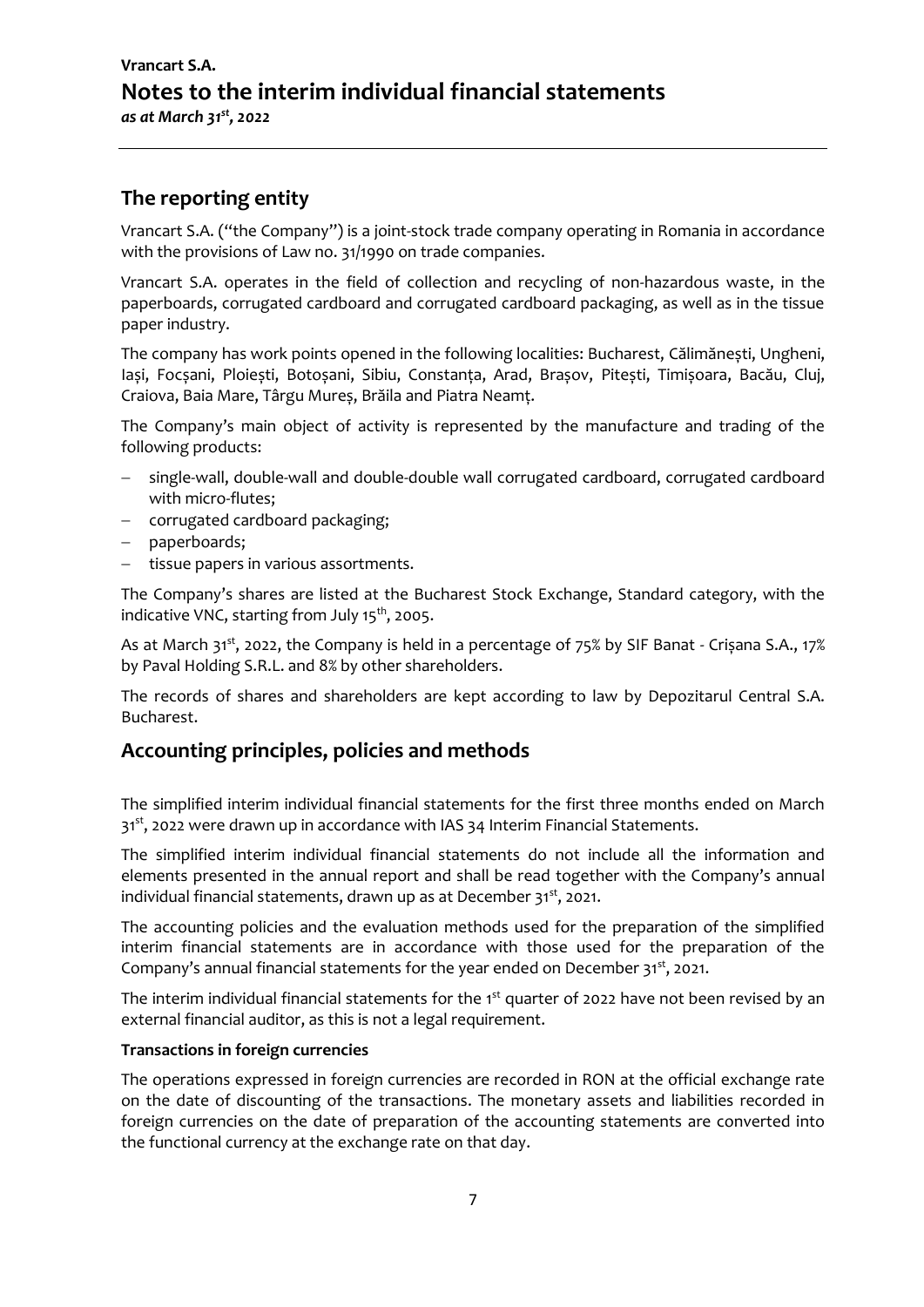The losses or gains from their discounting and from the conversion using the exchange rate at the end of the period for reporting of monetary assets and liabilities denominated in foreign currencies are recognised in the statement of comprehensive income.

The exchange rates of the main foreign currencies were as follows:

| Currency               | March 31 <sup>st</sup> , 2022 | December $31^{st}$ , 2021 | Variation |
|------------------------|-------------------------------|---------------------------|-----------|
| Euro (EURO)            | 4.9466                        | 4.9481                    | $-0.03\%$ |
| American dollars (USD) | 4.4508                        | 4.3707                    | +1,83%    |

#### **Other notes**

The company recorded a positive cash balance of RON 4.702.381 as at March  $31^{st}$ , 2022 and does not have any outstanding liabilities to the public budgets or to its private partners.

The Company's management considers that the Company will be able to continue its business in the foreseeable future, therefore, the application of the business continuity principle in drafting the financial statements is justified.

#### **Subsequent events**

On April 27<sup>th</sup>, 2022, the Ordinary General Meeting of the Shareholders approved the individual and consolidated financial statements as at December  $31^{st}$ , 2021 and the Revenues and Expenses Budget of VRANCART S.A. for the financial year 2022, along with the investments plan for 2022.

Through the decision no. 4/27.04.2022, the Ordinary General Meeting of the Shareholders approved the distribution from the net profit of the financial year 2021 of the amount of RON 5.054.219 for **dividends** (namely dividends with a gross amount of RON 0,0042/share), the payment date being set for October 3 rd, 2022.

#### **Management's statement**

According to our best information available, we confirm that the simplified interim individual financial statements as at March  $31^{st}$ , 2022 for the period then ended, drawn up in accordance with the International Financial Reporting Standards, provide a fair and accurate view of the Company's position and financial performances, as provided by the applicable accounting standards, and that the information presented herein provides a fair and accurate view of the main events that took place during the first three months of the financial year and of their impact onto the simplified interim financial statements.

General Manager Financial Manager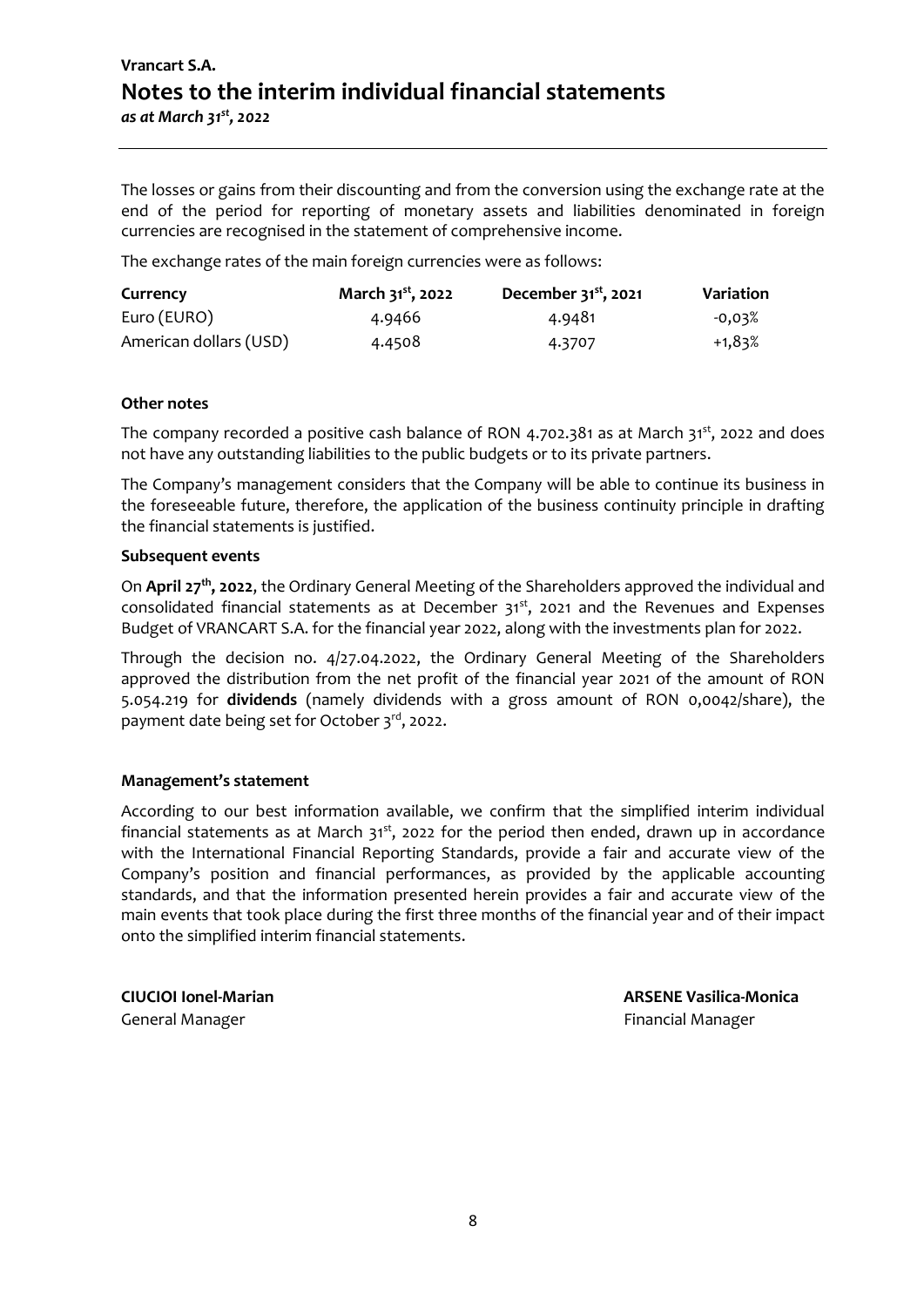



*Translation for information purposes only*

# **Consolidated quarterly report for the 1st quarter of 2022 according to the Financial Supervisory Authority Regulation no. 5/2018**

| Date of report                                        | May 16 <sup>th</sup> , 2022   |
|-------------------------------------------------------|-------------------------------|
| Name of the issuing entity                            | <b>VRANCART S.A.</b>          |
| Registered office                                     | Adjud, 17 Ecaterina Teodoroiu |
|                                                       | <b>Street, Vrancea county</b> |
| Telephone/fax no.:                                    | 0237-640.800; 0237-641.720    |
| <b>Tax Identification Number</b>                      | 1454846                       |
| Registered with the Trade Registry under no.          | J39/239/1991                  |
| Subscribed and paid-in share capital                  | RON 120.338.551               |
| The regulated market onto which the securities issued |                               |
| are traded                                            | The Bucharest Stock Exchange  |

#### **1. The economic and financial situation of VRANCART Group**

During the current year, the evolution of Vrancart Group (hereinafter referred to as "the Group") was influenced by the effects of price increases for raw materials, materials and commodities, as well as by the increases of tariffs for services and utilities, which occurred in the last quarter of 2021.

Although the financial situation was negatively impacted, the results of VRANCART Group for the first three months of 2022 confirm its ability to continue to generate profits and its financial strength. Thanks to an agile commercial and pricing policy, it was possible to constantly adapt sales prices to the new, extremely volatile market conditions.

Compared to the same period of the previous year, the net profit recorded was RON 4.04 million (vs. RON 5.53 million) and the turnover increased from RON 100 million to RON 157 million.

The Interim consolidated financial statements (simplified, not audited) as at March 31<sup>st</sup>, 2022, drawn up in accordance with the Order of the Minister of Public Finance No. 2844/2016 for the approval of the Accounting Regulations in accordance with International Financial Reporting

0237 640 800

office@vrancart.com  $\bullet$ 

● 0237 641 720 www.vrancart.ro 目 RO1454846 J39/239/1991

Capital social subscris și vărsat 120.338.551,40 RON Str. Ecaterina Teodoroiu 17 Adjud-Vrancea, România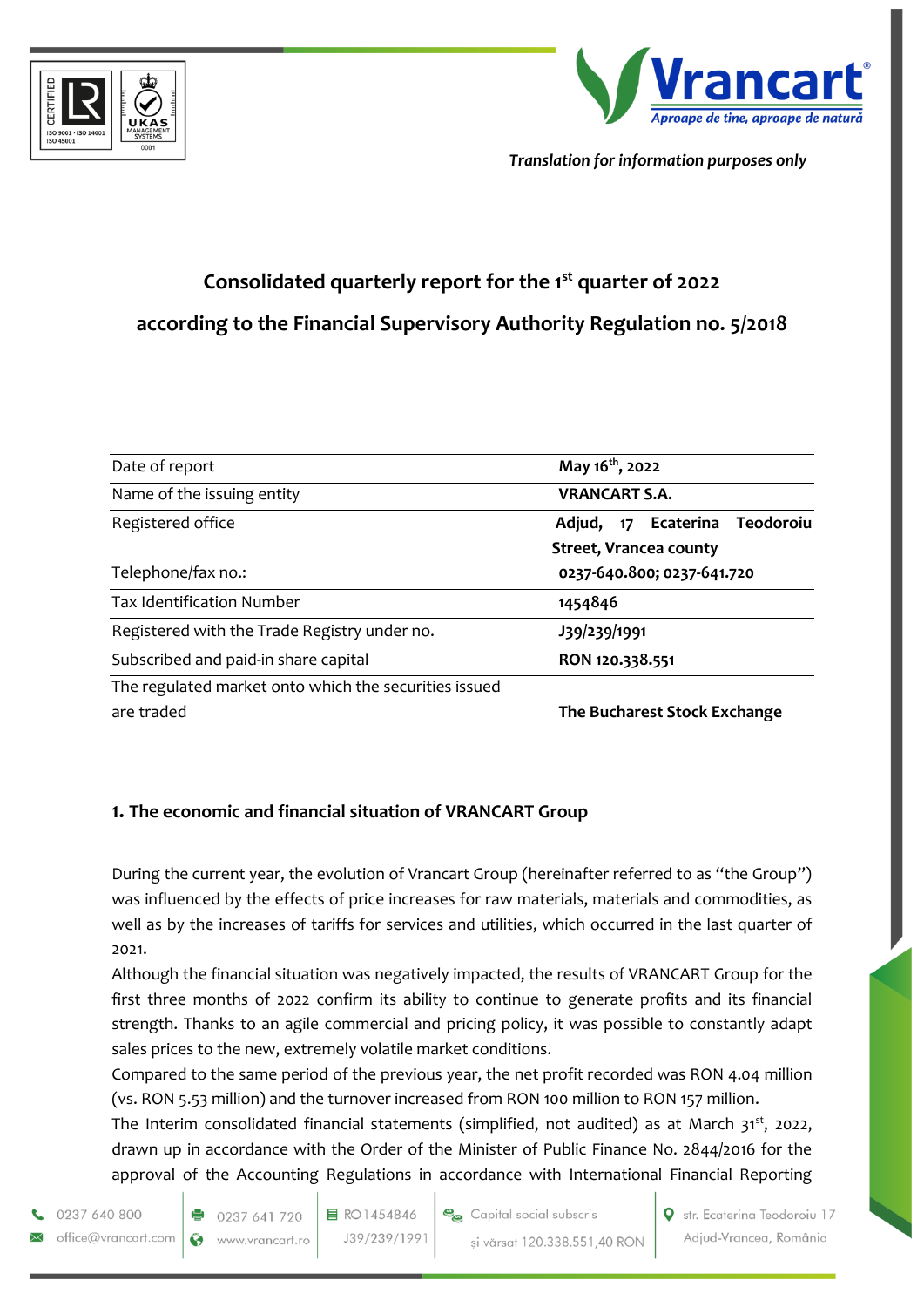

Standards, applicable to companies whose securities are admitted to trading on a regulated market, are attached to this report.

The interim consolidated financial statements for the first 3 months of 2022 have not been revised by an independent external auditor, as this is not a legal or statutory requirement.

#### **1.1. Balance sheet items**

| (all items in RON, unless otherwise stated) | March 31 <sup>st</sup> , 2022 | December 31 <sup>st</sup> , |
|---------------------------------------------|-------------------------------|-----------------------------|
|                                             |                               | 2021                        |
| Non-current assets                          | 353.628.751                   | 352.824.272                 |
| Current assets, out of which:               | 198.842.138                   | 181.667.788                 |
| Trade receivables                           | 118.510.005                   | 101.927.129                 |
| <b>Total assets</b>                         | 552.470.889                   | 534.492.060                 |
|                                             |                               |                             |
| Total liabilities, out of which:            | 308.153.028                   | 293.986.443                 |
| Current liabilities                         | 185.024.470                   | 163.965.015                 |
|                                             |                               |                             |
| Equity, out of which:                       | 244.317.861                   | 240.505.617                 |
| Reserves<br>-                               | 114.891.115                   | 115.453.878                 |
| Retained earnings                           | 9.088.848                     | 4.689.698                   |

As at March 31<sup>st</sup>, 2022 and during the period January  $1^{st}$  – March 31<sup>st</sup>, 2022, the evolution of the main financial indicators was as follows:

- The Group's non-current assets increased by  $4.6%$  following the commissioning of some investment projects finalised during the first quarter of 2022.
- The value of the Group's current assets increased by 9,5% as at March  $31^{st}$ , 2022 from the year beginning, mainly due to the increase in trade receivables by 16% generated both by a higher activity volume, and by the positively adjusted prices and the turnover increased by 57% compared to the first quarter of the previous year.
- Trade receivables increased during the first three months of 2022 from the beginning of the year by RON 16.582.876, following a higher volume of sales, as well as due to some increased prices, in the context of the reduction of the average number of days for collection.
- The total liabilities recorded as at March  $31<sup>st</sup>$ , 2022 amount to RON 308.153.028, up by 5% from the amount recorded as at January  $1<sup>st</sup>$ , 2022, mainly due to the financing of the additional working capital, through the use of short-term credit lines.
- The amount of equity as at March  $31^{st}$ , 2022 is RON 244.317.861, the additional capitalisation being 2% compared to the beginning of the year, following the incorporation of the profit achieved during the  $1<sup>st</sup>$  quarter. The Group's reserves remained at a relatively constant level from the beginning of the year.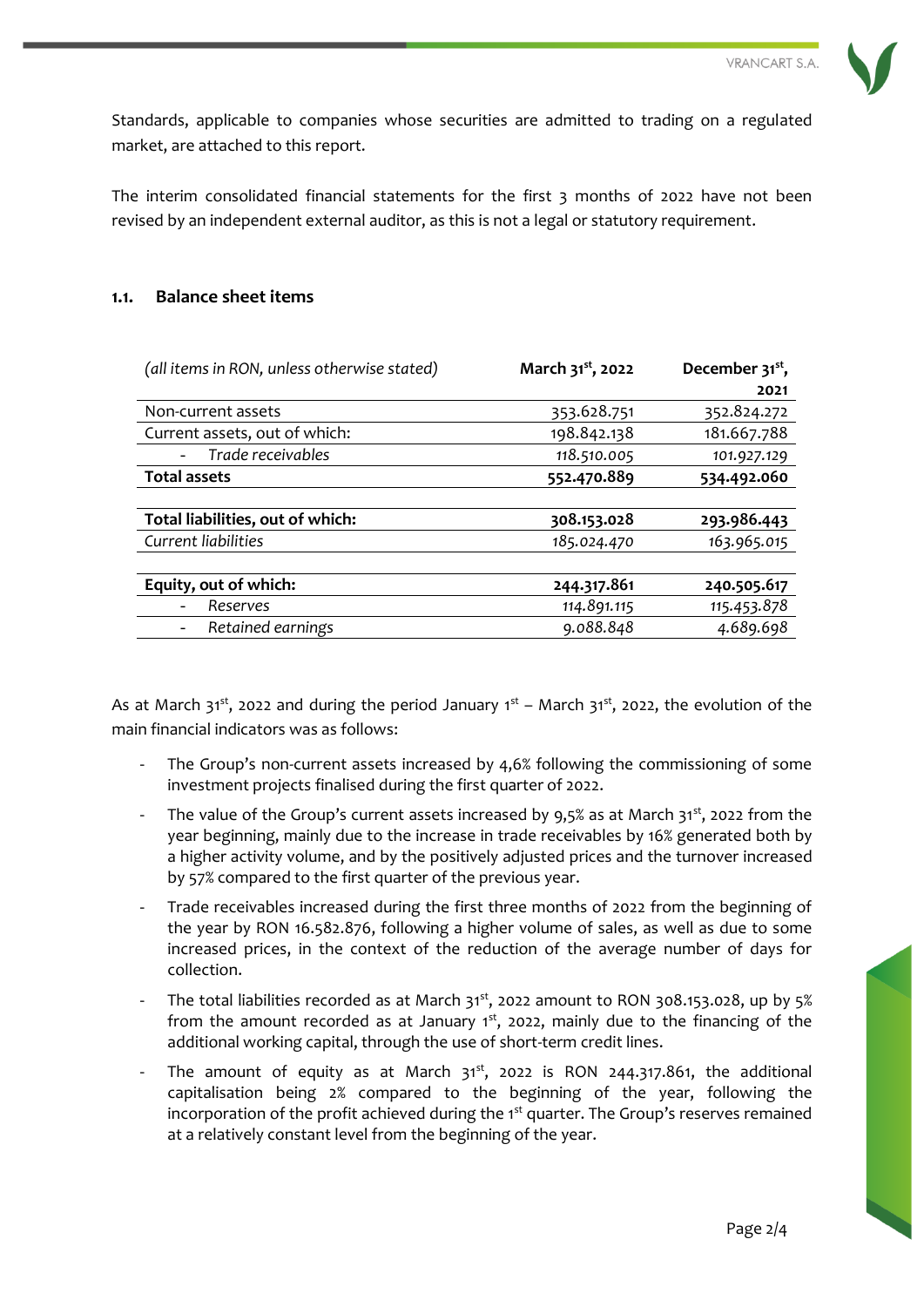

#### **1.2. Profit and loss account**

| (all items in RON, unless otherwise stated) | March 31 <sup>st</sup> , 2022 | March 31 <sup>st</sup> , 2021 |
|---------------------------------------------|-------------------------------|-------------------------------|
| Operating income, out of which:             | 156.294.670                   | 95.955.791                    |
| Income from turnover                        | 157.052.076                   | 100.117.423                   |
| Operating expenses                          | (150.275.343)                 | (89.240.406)                  |
| <b>Operating profit</b>                     | 6.019.327                     | 6.715.385                     |
|                                             |                               |                               |
| Financial income                            | 110                           | 91                            |
| <b>Financial expenses</b>                   | (1.730.647)                   | (867.620)                     |
|                                             |                               |                               |
| <b>Total income</b>                         | 156.294.780                   | 95.955.882                    |
| <b>Total expenses</b>                       | (152.005.990)                 | (90.108.026)                  |
|                                             |                               |                               |
| <b>Gross profit</b>                         | 4.288.790                     | 5.847.856                     |
| Net profit                                  | 4.037.729                     | 5.533.638                     |

The Group's evolution during the first three months of 2022 was influenced by the increase of prices in raw materials and of the utility tariffs generated by the trends on the international market that were also reflected on the local market, as well as of the salary expenses and third party expenses.

The results achieved during this period, which are reflected in a profitability level in accordance with the expectations and good financial indicators, confirm the business sustainability, as well as the Group's resilience to adverse market changes.

During the first three months of 2022 compared to the same period of the previous year, the main indicators of the Profit and loss account are as follows:

- The total income during the analysed period amounted to RON 156.294.780, up by 64% from the same period of the previous year, due to an increase in the production volume achieved and to the sale of finished and semi-finished products.
- The total expenses for the period amounted to RON 152.005.990, up by 68% from the same period of the previous year; the cost of raw materials contributed to this evolution through an increase of 83% following the impact of the increasing trend of the purchase prices.
- The Group's operating profit recorded a reduction by 10% as a result of the abovementioned effects. The net profit, in spite of the reduction by 27% compared to the same reporting period of the previous year, is still at the level estimated through the Revenues and expenses budget.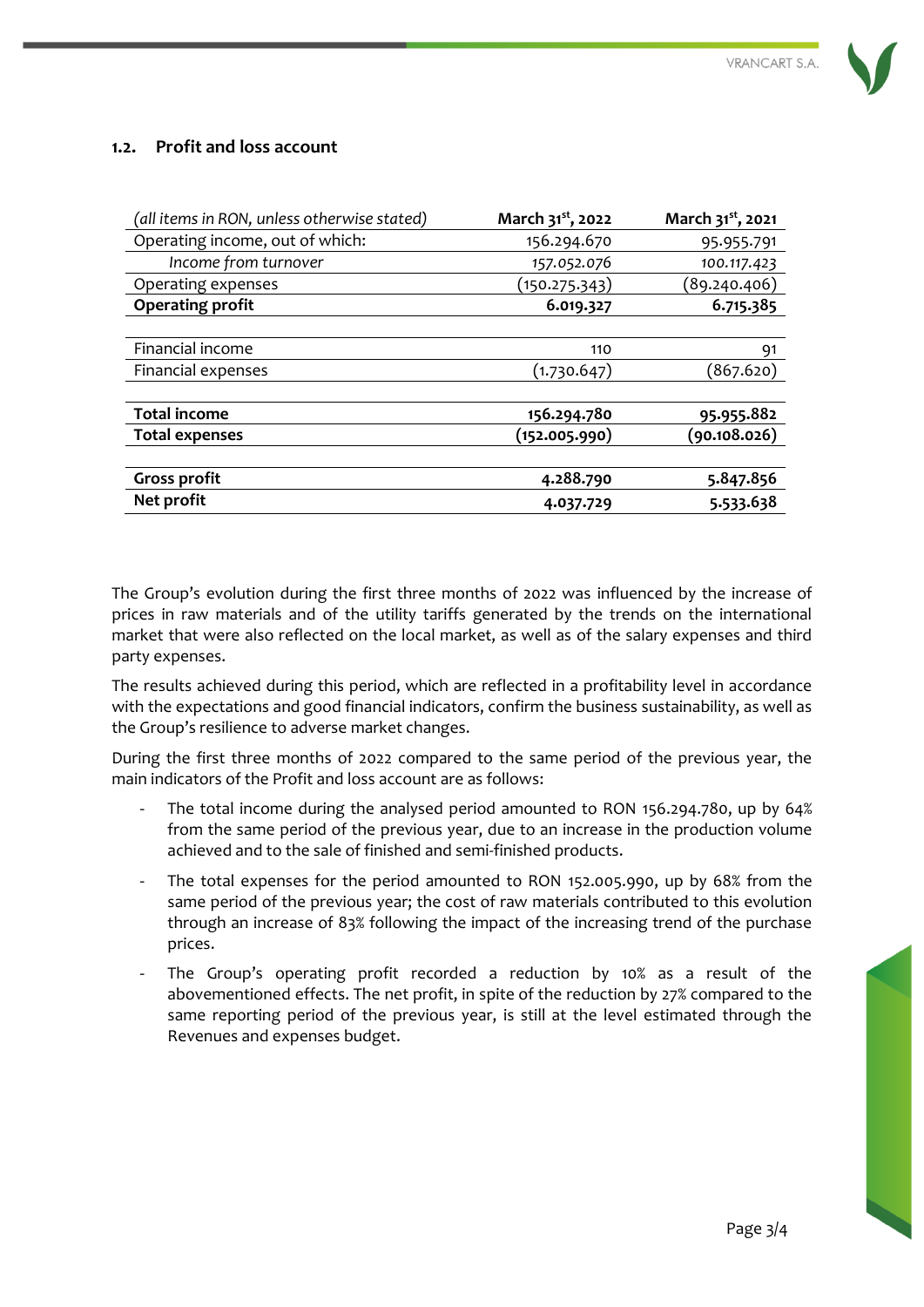#### **1.3. Cash flows**

| 2022<br>2021<br>Cash flows from operating activities<br>Amounts collected from operating activities<br>168.096.131<br>110.132.933<br>Payments made from operating activities<br>(167.336.683)<br>(96.962.395)<br>Net cash flows from operating activities<br>13.170.538<br>759.448<br>Cash flows from investment activities<br>Amounts collected from investment activities<br>266.811<br>354.964<br>Payments made from investment activities<br>(12.566.466)<br>(8.946.988)<br>Net cash flows from investment activities<br>(8.680.177)<br>(12.211.502)<br>Cash flows from financing activities<br>Amounts collected from financing activities (including<br>29.780.240<br>1.790.614<br>bonds)<br>Payments made from financing activities<br>(15.400.416)<br>(7.552.924)<br>Net cash flows from financing activities<br>(5.762.310)<br>14.379.824<br>Balance as at the beginning of the period<br>5.558.078<br>2.368.774<br>Balance as at the end of the period<br>4.286.129<br>5.296.544 | (all items in RON, unless otherwise stated) | March $31^{st}$ , | March 31 <sup>st</sup> , |
|--------------------------------------------------------------------------------------------------------------------------------------------------------------------------------------------------------------------------------------------------------------------------------------------------------------------------------------------------------------------------------------------------------------------------------------------------------------------------------------------------------------------------------------------------------------------------------------------------------------------------------------------------------------------------------------------------------------------------------------------------------------------------------------------------------------------------------------------------------------------------------------------------------------------------------------------------------------------------------------------|---------------------------------------------|-------------------|--------------------------|
|                                                                                                                                                                                                                                                                                                                                                                                                                                                                                                                                                                                                                                                                                                                                                                                                                                                                                                                                                                                            |                                             |                   |                          |
|                                                                                                                                                                                                                                                                                                                                                                                                                                                                                                                                                                                                                                                                                                                                                                                                                                                                                                                                                                                            |                                             |                   |                          |
|                                                                                                                                                                                                                                                                                                                                                                                                                                                                                                                                                                                                                                                                                                                                                                                                                                                                                                                                                                                            |                                             |                   |                          |
|                                                                                                                                                                                                                                                                                                                                                                                                                                                                                                                                                                                                                                                                                                                                                                                                                                                                                                                                                                                            |                                             |                   |                          |
|                                                                                                                                                                                                                                                                                                                                                                                                                                                                                                                                                                                                                                                                                                                                                                                                                                                                                                                                                                                            |                                             |                   |                          |
|                                                                                                                                                                                                                                                                                                                                                                                                                                                                                                                                                                                                                                                                                                                                                                                                                                                                                                                                                                                            |                                             |                   |                          |
|                                                                                                                                                                                                                                                                                                                                                                                                                                                                                                                                                                                                                                                                                                                                                                                                                                                                                                                                                                                            |                                             |                   |                          |
|                                                                                                                                                                                                                                                                                                                                                                                                                                                                                                                                                                                                                                                                                                                                                                                                                                                                                                                                                                                            |                                             |                   |                          |
|                                                                                                                                                                                                                                                                                                                                                                                                                                                                                                                                                                                                                                                                                                                                                                                                                                                                                                                                                                                            |                                             |                   |                          |
|                                                                                                                                                                                                                                                                                                                                                                                                                                                                                                                                                                                                                                                                                                                                                                                                                                                                                                                                                                                            |                                             |                   |                          |
|                                                                                                                                                                                                                                                                                                                                                                                                                                                                                                                                                                                                                                                                                                                                                                                                                                                                                                                                                                                            |                                             |                   |                          |
|                                                                                                                                                                                                                                                                                                                                                                                                                                                                                                                                                                                                                                                                                                                                                                                                                                                                                                                                                                                            |                                             |                   |                          |
|                                                                                                                                                                                                                                                                                                                                                                                                                                                                                                                                                                                                                                                                                                                                                                                                                                                                                                                                                                                            |                                             |                   |                          |
|                                                                                                                                                                                                                                                                                                                                                                                                                                                                                                                                                                                                                                                                                                                                                                                                                                                                                                                                                                                            |                                             |                   |                          |
|                                                                                                                                                                                                                                                                                                                                                                                                                                                                                                                                                                                                                                                                                                                                                                                                                                                                                                                                                                                            |                                             |                   |                          |
|                                                                                                                                                                                                                                                                                                                                                                                                                                                                                                                                                                                                                                                                                                                                                                                                                                                                                                                                                                                            |                                             |                   |                          |
|                                                                                                                                                                                                                                                                                                                                                                                                                                                                                                                                                                                                                                                                                                                                                                                                                                                                                                                                                                                            |                                             |                   |                          |

The balance of cash and cash equivalents recorded as at March 31<sup>st</sup>, 2022 is positive, namely RON 5.296.544. During this period, the Group was able to manage its cash flows effectively and paid all the amounts owed entirely and on time.

**2. Economic and financial indicators as at March 31st, 2022, according to Appendix no. 13/the Financial Supervisory Authority Regulation no. 5/2018**

| Indicator's name                   | <b>Calculation modality</b>                     |       | <b>Result</b> |
|------------------------------------|-------------------------------------------------|-------|---------------|
| <b>Current liquidity indicator</b> | Current assets/Current liabilities              | ratio | 1,07          |
| Indebtedness degree indicator      | Borrowed capital/Equity × 100                   | %     | $86*$         |
|                                    | Borrowed capital/Employed capital <sup>x</sup>  | $\%$  | $46*$         |
|                                    | 100                                             |       |               |
| Debts-clients turnover             | Average customers balance/Turnover <sup>x</sup> | days  | 68            |
|                                    | 90                                              |       |               |
| Non-current assets turnover        | Turnover/Non-current assets                     | ratio | 0,4           |

\* Borrowed capital includes credit lines, short and long-term bank loans, long-term trade loans, liabilities under short and long-term leasing agreements, as well as loans from bond issues.

#### **CIUCIOI Ionel-Marian ARSENE Vasilica-Monica**

Chairman of the Board of Directors **Financial Manager** Financial Manager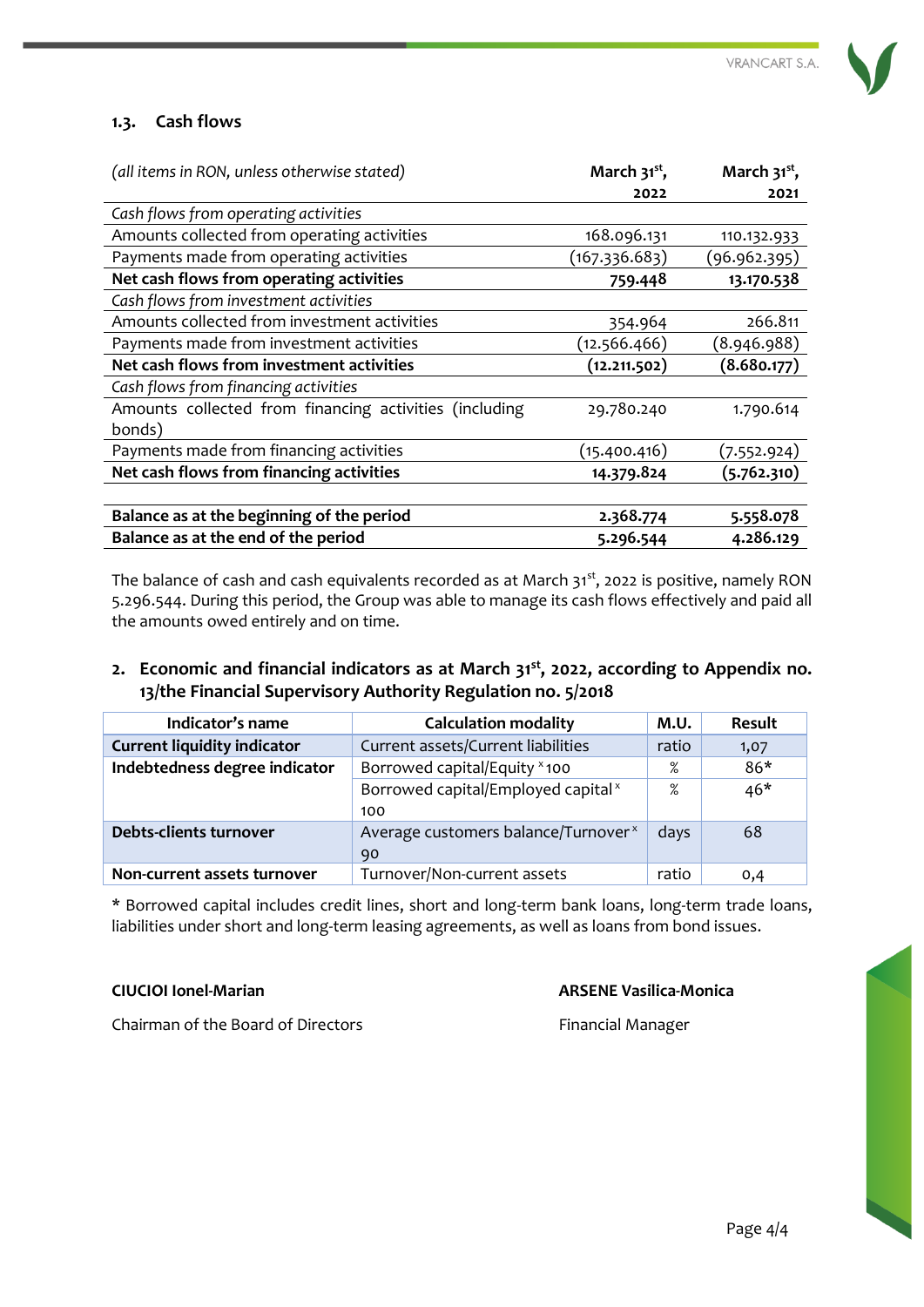*Translation for information purposes only*

## **VRANCART S.A.**

# **Interim consolidated financial statements (simplified, not audited) as at March 31st , 2022**

Drawn up in accordance with

the Order of the Public Finance Ministry no. 2844/2016 for the approval of the Accounting regulations compliant with the International Financial Reporting Standards, applicable to trade companies whose securities are admitted to trading on a regulated market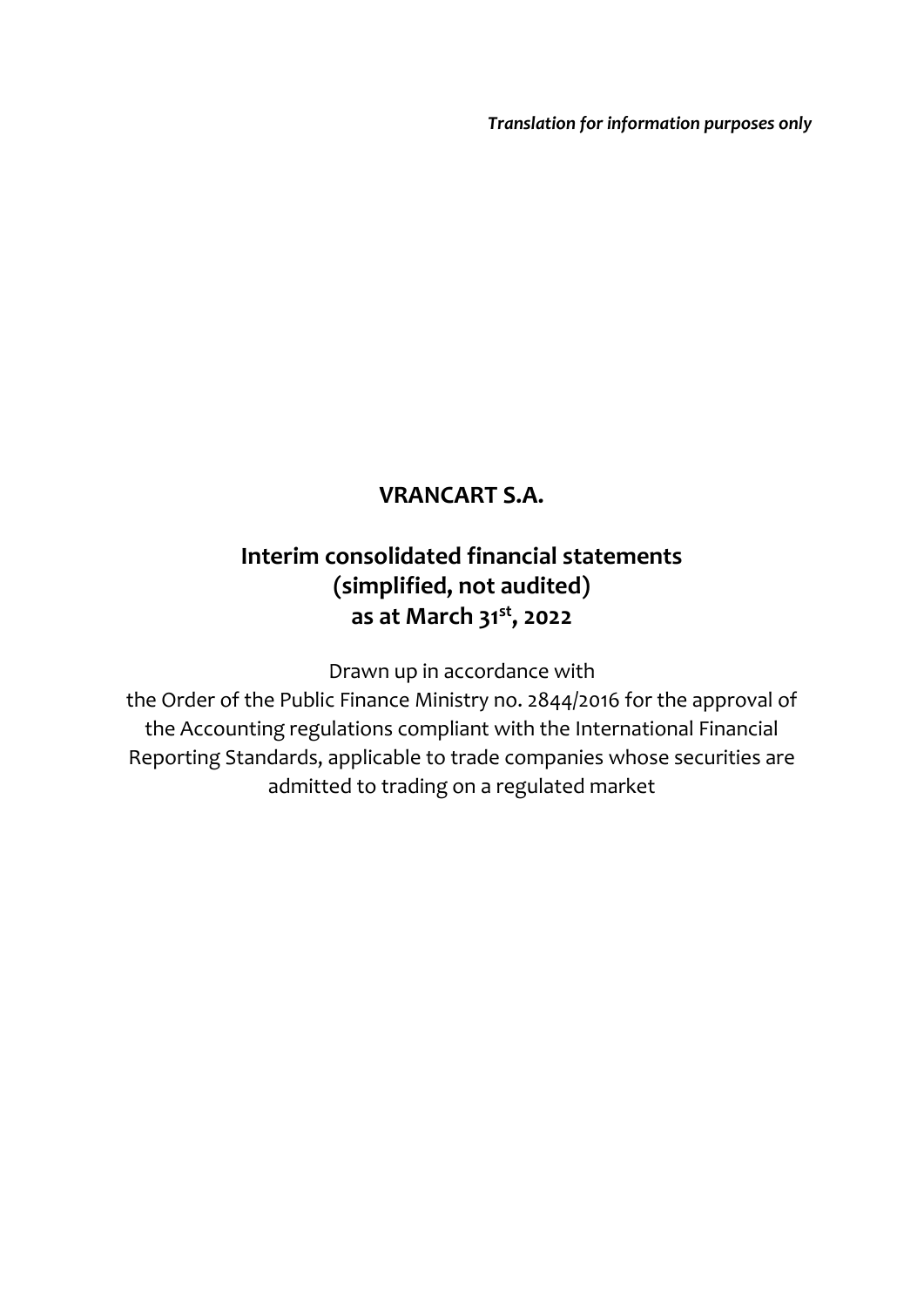## **Table of contents**

| Consolidated statement of financial position           | 3.   |
|--------------------------------------------------------|------|
| Consolidated statement of comprehensive income         | 4    |
| Consolidated statement of changes in equity            | 5.   |
| Consolidated statement of cash flows                   | 6    |
| Notes to the interim consolidated financial statements | 7-10 |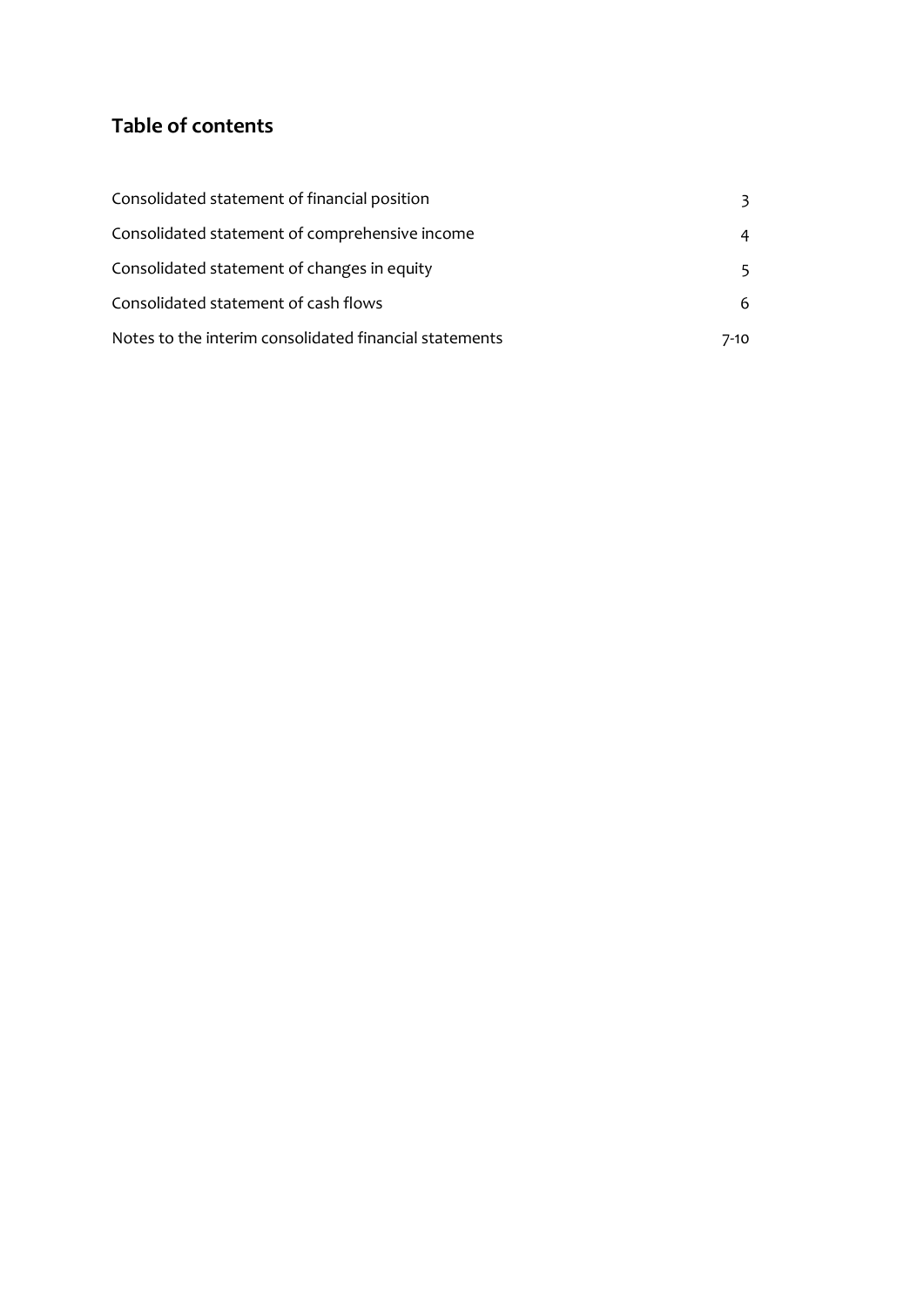## **Vrancart S.A. Consolidated statement of financial position**

*as at March 31st , 2022 (all amounts in RON, unless otherwise stated)*

| 2022<br>2021<br><b>ASSETS</b><br>338.408.016<br>339.638.233<br>Tangible assets<br>5.850.271<br>Intangible assets<br>5.424.533<br>Financial assets<br>39.594<br>39.594<br>8.526.391<br>Goodwill<br>8.526.391<br>353.628.751<br>352.824.272<br>71.003.287<br>72.156.949<br>Inventories<br>118.510.005<br>101.927.129<br>Trade receivables<br>3.087.478<br>1.115.940<br>Prepaid expenses<br>242.518<br>944.824<br>3.856.477<br>Other receivables<br>2.368.775<br>5.296.544<br>Cash and cash equivalents<br>181.667.788<br>198.842.138<br><b>Total current assets</b><br>552.470.889<br>534.492.060<br><b>TOTAL ASSETS</b><br>120.338.551<br>Share capital<br>120.363.081<br>114.891.115<br>115.453.878<br>Reserves<br>9.088.848<br>4.689.698<br>Retained earnings<br>244.318.514<br>Total equity - the parent-company<br>240.506.657<br>(653)<br>Non-controlling interests<br>(1.040)<br>244.317.861<br><b>Total equity</b><br>240.505.617<br><b>LIABILITIES</b><br>52.831.567<br>58.706.910<br>Long-term loans<br>17.760.155<br>Long-term liabilities under leasing contracts<br>17.870.254<br>Long-term loans from bond issues<br>37.949.400<br>37.949.400<br>Deferred income<br>9.103.025<br>9.620.784<br>422.307<br>Long-term debts to employees<br>422.307<br>4.738.682<br>Liabilities related to deferred profit tax<br>5.128.351<br>Other long-term liabilities<br>323.422<br>323.422<br>123.128.558<br><b>Total long-term liabilities</b><br>130.021.428<br>66.965.990<br>74.347.087<br>Short-term trade liabilities<br>96.787.078<br>71.301.775<br>5.864.011<br>5.864.025<br>Deferred income<br>2.219.654<br>2.071.152<br>6.522.776<br>Debts to employees<br>5.104.218<br>643.406<br>Debts related to current profit tax<br>6.170.057<br>5.128.256<br>Other liabilities<br>163.965.015<br><b>Total current liabilities</b><br>185.024.470<br>308.153.028<br>293.986.443<br><b>TOTAL LIABILITIES</b><br>534.492.060<br><b>TOTAL EQUITY AND LIABILITIES</b><br>552.470.889 |                                                | March $31^{st}$ , | December 31 <sup>st</sup> , |
|--------------------------------------------------------------------------------------------------------------------------------------------------------------------------------------------------------------------------------------------------------------------------------------------------------------------------------------------------------------------------------------------------------------------------------------------------------------------------------------------------------------------------------------------------------------------------------------------------------------------------------------------------------------------------------------------------------------------------------------------------------------------------------------------------------------------------------------------------------------------------------------------------------------------------------------------------------------------------------------------------------------------------------------------------------------------------------------------------------------------------------------------------------------------------------------------------------------------------------------------------------------------------------------------------------------------------------------------------------------------------------------------------------------------------------------------------------------------------------------------------------------------------------------------------------------------------------------------------------------------------------------------------------------------------------------------------------------------------------------------------------------------------------------------------------------------------------------------------------------------------------------------------------------------------------------------------------------------------------|------------------------------------------------|-------------------|-----------------------------|
|                                                                                                                                                                                                                                                                                                                                                                                                                                                                                                                                                                                                                                                                                                                                                                                                                                                                                                                                                                                                                                                                                                                                                                                                                                                                                                                                                                                                                                                                                                                                                                                                                                                                                                                                                                                                                                                                                                                                                                                |                                                |                   |                             |
|                                                                                                                                                                                                                                                                                                                                                                                                                                                                                                                                                                                                                                                                                                                                                                                                                                                                                                                                                                                                                                                                                                                                                                                                                                                                                                                                                                                                                                                                                                                                                                                                                                                                                                                                                                                                                                                                                                                                                                                |                                                |                   |                             |
|                                                                                                                                                                                                                                                                                                                                                                                                                                                                                                                                                                                                                                                                                                                                                                                                                                                                                                                                                                                                                                                                                                                                                                                                                                                                                                                                                                                                                                                                                                                                                                                                                                                                                                                                                                                                                                                                                                                                                                                |                                                |                   |                             |
|                                                                                                                                                                                                                                                                                                                                                                                                                                                                                                                                                                                                                                                                                                                                                                                                                                                                                                                                                                                                                                                                                                                                                                                                                                                                                                                                                                                                                                                                                                                                                                                                                                                                                                                                                                                                                                                                                                                                                                                |                                                |                   |                             |
|                                                                                                                                                                                                                                                                                                                                                                                                                                                                                                                                                                                                                                                                                                                                                                                                                                                                                                                                                                                                                                                                                                                                                                                                                                                                                                                                                                                                                                                                                                                                                                                                                                                                                                                                                                                                                                                                                                                                                                                |                                                |                   |                             |
|                                                                                                                                                                                                                                                                                                                                                                                                                                                                                                                                                                                                                                                                                                                                                                                                                                                                                                                                                                                                                                                                                                                                                                                                                                                                                                                                                                                                                                                                                                                                                                                                                                                                                                                                                                                                                                                                                                                                                                                |                                                |                   |                             |
|                                                                                                                                                                                                                                                                                                                                                                                                                                                                                                                                                                                                                                                                                                                                                                                                                                                                                                                                                                                                                                                                                                                                                                                                                                                                                                                                                                                                                                                                                                                                                                                                                                                                                                                                                                                                                                                                                                                                                                                | <b>Total non-current assets</b>                |                   |                             |
|                                                                                                                                                                                                                                                                                                                                                                                                                                                                                                                                                                                                                                                                                                                                                                                                                                                                                                                                                                                                                                                                                                                                                                                                                                                                                                                                                                                                                                                                                                                                                                                                                                                                                                                                                                                                                                                                                                                                                                                |                                                |                   |                             |
|                                                                                                                                                                                                                                                                                                                                                                                                                                                                                                                                                                                                                                                                                                                                                                                                                                                                                                                                                                                                                                                                                                                                                                                                                                                                                                                                                                                                                                                                                                                                                                                                                                                                                                                                                                                                                                                                                                                                                                                |                                                |                   |                             |
|                                                                                                                                                                                                                                                                                                                                                                                                                                                                                                                                                                                                                                                                                                                                                                                                                                                                                                                                                                                                                                                                                                                                                                                                                                                                                                                                                                                                                                                                                                                                                                                                                                                                                                                                                                                                                                                                                                                                                                                |                                                |                   |                             |
|                                                                                                                                                                                                                                                                                                                                                                                                                                                                                                                                                                                                                                                                                                                                                                                                                                                                                                                                                                                                                                                                                                                                                                                                                                                                                                                                                                                                                                                                                                                                                                                                                                                                                                                                                                                                                                                                                                                                                                                | Receivables related to current profit tax      |                   |                             |
|                                                                                                                                                                                                                                                                                                                                                                                                                                                                                                                                                                                                                                                                                                                                                                                                                                                                                                                                                                                                                                                                                                                                                                                                                                                                                                                                                                                                                                                                                                                                                                                                                                                                                                                                                                                                                                                                                                                                                                                |                                                |                   |                             |
|                                                                                                                                                                                                                                                                                                                                                                                                                                                                                                                                                                                                                                                                                                                                                                                                                                                                                                                                                                                                                                                                                                                                                                                                                                                                                                                                                                                                                                                                                                                                                                                                                                                                                                                                                                                                                                                                                                                                                                                |                                                |                   |                             |
|                                                                                                                                                                                                                                                                                                                                                                                                                                                                                                                                                                                                                                                                                                                                                                                                                                                                                                                                                                                                                                                                                                                                                                                                                                                                                                                                                                                                                                                                                                                                                                                                                                                                                                                                                                                                                                                                                                                                                                                |                                                |                   |                             |
|                                                                                                                                                                                                                                                                                                                                                                                                                                                                                                                                                                                                                                                                                                                                                                                                                                                                                                                                                                                                                                                                                                                                                                                                                                                                                                                                                                                                                                                                                                                                                                                                                                                                                                                                                                                                                                                                                                                                                                                |                                                |                   |                             |
|                                                                                                                                                                                                                                                                                                                                                                                                                                                                                                                                                                                                                                                                                                                                                                                                                                                                                                                                                                                                                                                                                                                                                                                                                                                                                                                                                                                                                                                                                                                                                                                                                                                                                                                                                                                                                                                                                                                                                                                | <b>EQUITY</b>                                  |                   |                             |
|                                                                                                                                                                                                                                                                                                                                                                                                                                                                                                                                                                                                                                                                                                                                                                                                                                                                                                                                                                                                                                                                                                                                                                                                                                                                                                                                                                                                                                                                                                                                                                                                                                                                                                                                                                                                                                                                                                                                                                                |                                                |                   |                             |
|                                                                                                                                                                                                                                                                                                                                                                                                                                                                                                                                                                                                                                                                                                                                                                                                                                                                                                                                                                                                                                                                                                                                                                                                                                                                                                                                                                                                                                                                                                                                                                                                                                                                                                                                                                                                                                                                                                                                                                                |                                                |                   |                             |
|                                                                                                                                                                                                                                                                                                                                                                                                                                                                                                                                                                                                                                                                                                                                                                                                                                                                                                                                                                                                                                                                                                                                                                                                                                                                                                                                                                                                                                                                                                                                                                                                                                                                                                                                                                                                                                                                                                                                                                                |                                                |                   |                             |
|                                                                                                                                                                                                                                                                                                                                                                                                                                                                                                                                                                                                                                                                                                                                                                                                                                                                                                                                                                                                                                                                                                                                                                                                                                                                                                                                                                                                                                                                                                                                                                                                                                                                                                                                                                                                                                                                                                                                                                                |                                                |                   |                             |
|                                                                                                                                                                                                                                                                                                                                                                                                                                                                                                                                                                                                                                                                                                                                                                                                                                                                                                                                                                                                                                                                                                                                                                                                                                                                                                                                                                                                                                                                                                                                                                                                                                                                                                                                                                                                                                                                                                                                                                                |                                                |                   |                             |
|                                                                                                                                                                                                                                                                                                                                                                                                                                                                                                                                                                                                                                                                                                                                                                                                                                                                                                                                                                                                                                                                                                                                                                                                                                                                                                                                                                                                                                                                                                                                                                                                                                                                                                                                                                                                                                                                                                                                                                                |                                                |                   |                             |
|                                                                                                                                                                                                                                                                                                                                                                                                                                                                                                                                                                                                                                                                                                                                                                                                                                                                                                                                                                                                                                                                                                                                                                                                                                                                                                                                                                                                                                                                                                                                                                                                                                                                                                                                                                                                                                                                                                                                                                                |                                                |                   |                             |
|                                                                                                                                                                                                                                                                                                                                                                                                                                                                                                                                                                                                                                                                                                                                                                                                                                                                                                                                                                                                                                                                                                                                                                                                                                                                                                                                                                                                                                                                                                                                                                                                                                                                                                                                                                                                                                                                                                                                                                                |                                                |                   |                             |
|                                                                                                                                                                                                                                                                                                                                                                                                                                                                                                                                                                                                                                                                                                                                                                                                                                                                                                                                                                                                                                                                                                                                                                                                                                                                                                                                                                                                                                                                                                                                                                                                                                                                                                                                                                                                                                                                                                                                                                                |                                                |                   |                             |
|                                                                                                                                                                                                                                                                                                                                                                                                                                                                                                                                                                                                                                                                                                                                                                                                                                                                                                                                                                                                                                                                                                                                                                                                                                                                                                                                                                                                                                                                                                                                                                                                                                                                                                                                                                                                                                                                                                                                                                                |                                                |                   |                             |
|                                                                                                                                                                                                                                                                                                                                                                                                                                                                                                                                                                                                                                                                                                                                                                                                                                                                                                                                                                                                                                                                                                                                                                                                                                                                                                                                                                                                                                                                                                                                                                                                                                                                                                                                                                                                                                                                                                                                                                                |                                                |                   |                             |
|                                                                                                                                                                                                                                                                                                                                                                                                                                                                                                                                                                                                                                                                                                                                                                                                                                                                                                                                                                                                                                                                                                                                                                                                                                                                                                                                                                                                                                                                                                                                                                                                                                                                                                                                                                                                                                                                                                                                                                                |                                                |                   |                             |
|                                                                                                                                                                                                                                                                                                                                                                                                                                                                                                                                                                                                                                                                                                                                                                                                                                                                                                                                                                                                                                                                                                                                                                                                                                                                                                                                                                                                                                                                                                                                                                                                                                                                                                                                                                                                                                                                                                                                                                                |                                                |                   |                             |
|                                                                                                                                                                                                                                                                                                                                                                                                                                                                                                                                                                                                                                                                                                                                                                                                                                                                                                                                                                                                                                                                                                                                                                                                                                                                                                                                                                                                                                                                                                                                                                                                                                                                                                                                                                                                                                                                                                                                                                                |                                                |                   |                             |
|                                                                                                                                                                                                                                                                                                                                                                                                                                                                                                                                                                                                                                                                                                                                                                                                                                                                                                                                                                                                                                                                                                                                                                                                                                                                                                                                                                                                                                                                                                                                                                                                                                                                                                                                                                                                                                                                                                                                                                                |                                                |                   |                             |
|                                                                                                                                                                                                                                                                                                                                                                                                                                                                                                                                                                                                                                                                                                                                                                                                                                                                                                                                                                                                                                                                                                                                                                                                                                                                                                                                                                                                                                                                                                                                                                                                                                                                                                                                                                                                                                                                                                                                                                                |                                                |                   |                             |
|                                                                                                                                                                                                                                                                                                                                                                                                                                                                                                                                                                                                                                                                                                                                                                                                                                                                                                                                                                                                                                                                                                                                                                                                                                                                                                                                                                                                                                                                                                                                                                                                                                                                                                                                                                                                                                                                                                                                                                                | Short-term loans                               |                   |                             |
|                                                                                                                                                                                                                                                                                                                                                                                                                                                                                                                                                                                                                                                                                                                                                                                                                                                                                                                                                                                                                                                                                                                                                                                                                                                                                                                                                                                                                                                                                                                                                                                                                                                                                                                                                                                                                                                                                                                                                                                | Short-term liabilities under leasing contracts |                   |                             |
|                                                                                                                                                                                                                                                                                                                                                                                                                                                                                                                                                                                                                                                                                                                                                                                                                                                                                                                                                                                                                                                                                                                                                                                                                                                                                                                                                                                                                                                                                                                                                                                                                                                                                                                                                                                                                                                                                                                                                                                |                                                |                   |                             |
|                                                                                                                                                                                                                                                                                                                                                                                                                                                                                                                                                                                                                                                                                                                                                                                                                                                                                                                                                                                                                                                                                                                                                                                                                                                                                                                                                                                                                                                                                                                                                                                                                                                                                                                                                                                                                                                                                                                                                                                |                                                |                   |                             |
|                                                                                                                                                                                                                                                                                                                                                                                                                                                                                                                                                                                                                                                                                                                                                                                                                                                                                                                                                                                                                                                                                                                                                                                                                                                                                                                                                                                                                                                                                                                                                                                                                                                                                                                                                                                                                                                                                                                                                                                |                                                |                   |                             |
|                                                                                                                                                                                                                                                                                                                                                                                                                                                                                                                                                                                                                                                                                                                                                                                                                                                                                                                                                                                                                                                                                                                                                                                                                                                                                                                                                                                                                                                                                                                                                                                                                                                                                                                                                                                                                                                                                                                                                                                |                                                |                   |                             |
|                                                                                                                                                                                                                                                                                                                                                                                                                                                                                                                                                                                                                                                                                                                                                                                                                                                                                                                                                                                                                                                                                                                                                                                                                                                                                                                                                                                                                                                                                                                                                                                                                                                                                                                                                                                                                                                                                                                                                                                |                                                |                   |                             |
|                                                                                                                                                                                                                                                                                                                                                                                                                                                                                                                                                                                                                                                                                                                                                                                                                                                                                                                                                                                                                                                                                                                                                                                                                                                                                                                                                                                                                                                                                                                                                                                                                                                                                                                                                                                                                                                                                                                                                                                |                                                |                   |                             |
|                                                                                                                                                                                                                                                                                                                                                                                                                                                                                                                                                                                                                                                                                                                                                                                                                                                                                                                                                                                                                                                                                                                                                                                                                                                                                                                                                                                                                                                                                                                                                                                                                                                                                                                                                                                                                                                                                                                                                                                |                                                |                   |                             |

General Manager **Financial Manager General Manager Financial Manager**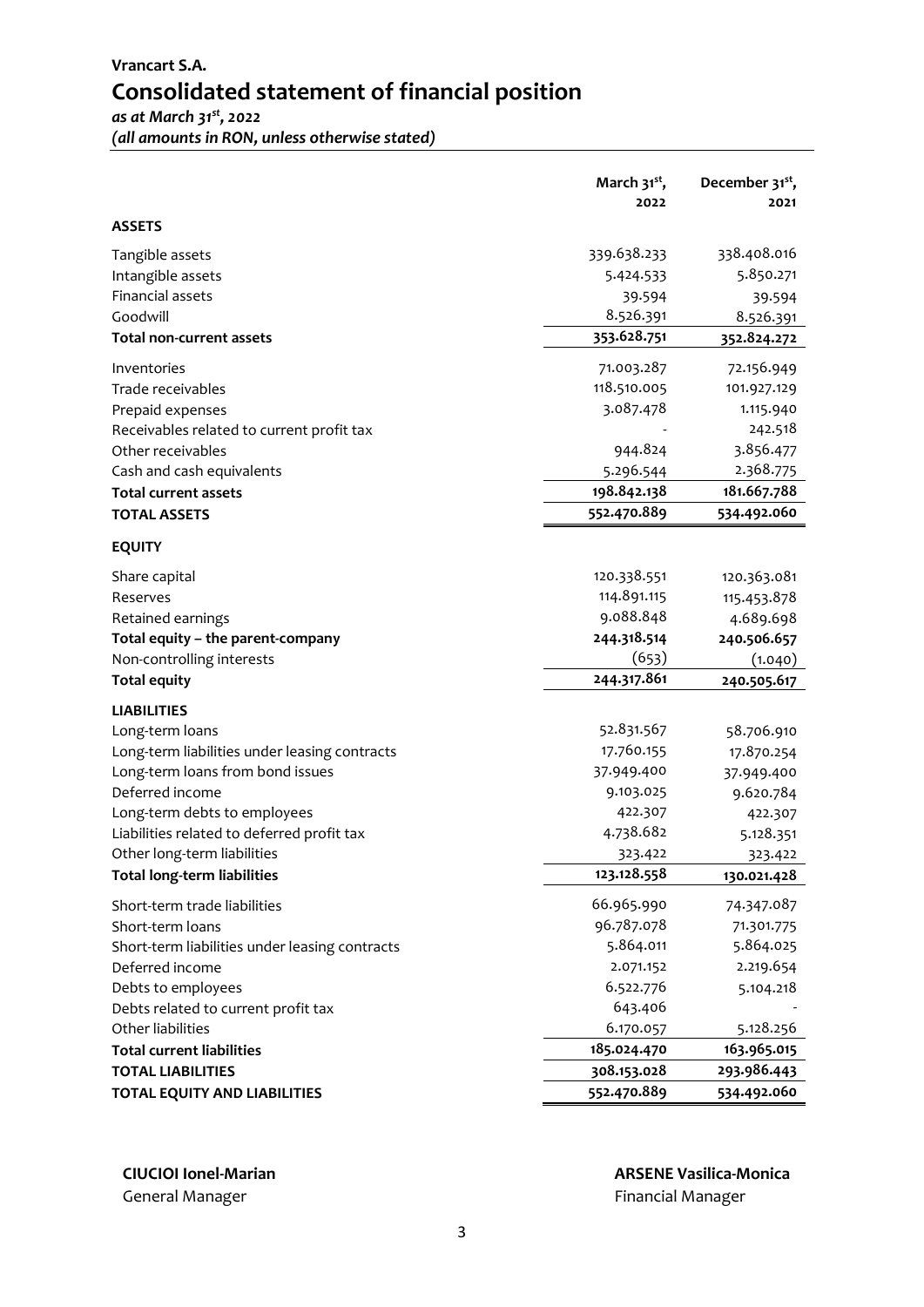|                                                                                          | March 31 <sup>st</sup> ,<br>2022 | March $31^{st}$ ,<br>2021 |
|------------------------------------------------------------------------------------------|----------------------------------|---------------------------|
| Income from turnover                                                                     | 157.052.076                      | 100.117.423               |
| Other income                                                                             | 2.055.540                        | 670.409                   |
| Variation of finished product inventories and production                                 |                                  |                           |
| in progress                                                                              | (2.812.946)                      | (4.832.041)               |
| Expenses related to raw materials and consumables                                        | (84.604.794)                     | (46.172.122)              |
| Expenses related to commodities                                                          | (8.182.819)                      | (2.624.529)               |
| Third party expenses                                                                     | (18.310.512)                     | (7.452.721)               |
| Personnel-related expenses                                                               | (22.816.608)                     | (19.107.116)              |
| Expenses related to amortisation and impairment of                                       |                                  |                           |
| assets                                                                                   | (7.555.004)                      | (8.863.931)               |
| Other expenses                                                                           | (8.805.606)                      | (5.019.987)               |
| <b>Operating result</b>                                                                  | 6.019.327                        | 6.715.385                 |
| Financial income                                                                         | 110                              | 91                        |
| Financial expenses                                                                       | (1.730.647)                      | (867.620)                 |
| <b>Profit before taxation</b>                                                            | 4.288.790                        | 5.847.856                 |
| Profit tax income (expense)                                                              | (251.061)                        | (314.218)                 |
| Profit for the year                                                                      | 4.037.729                        | 5.533.638                 |
| Of the parent-company                                                                    | 4.038.663                        | 5.533.657                 |
| Of non-controlling interests                                                             | (934)                            | (19)                      |
| Other comprehensive income items                                                         |                                  |                           |
| Increases in the reserve from the revaluation of tangible<br>assets, net of deferred tax |                                  |                           |
| <b>TOTAL COMPREHENSIVE INCOME</b>                                                        | 4.037.729                        | 5.533.638                 |
|                                                                                          |                                  |                           |

General Manager **Financial Manager General Manager Financial Manager**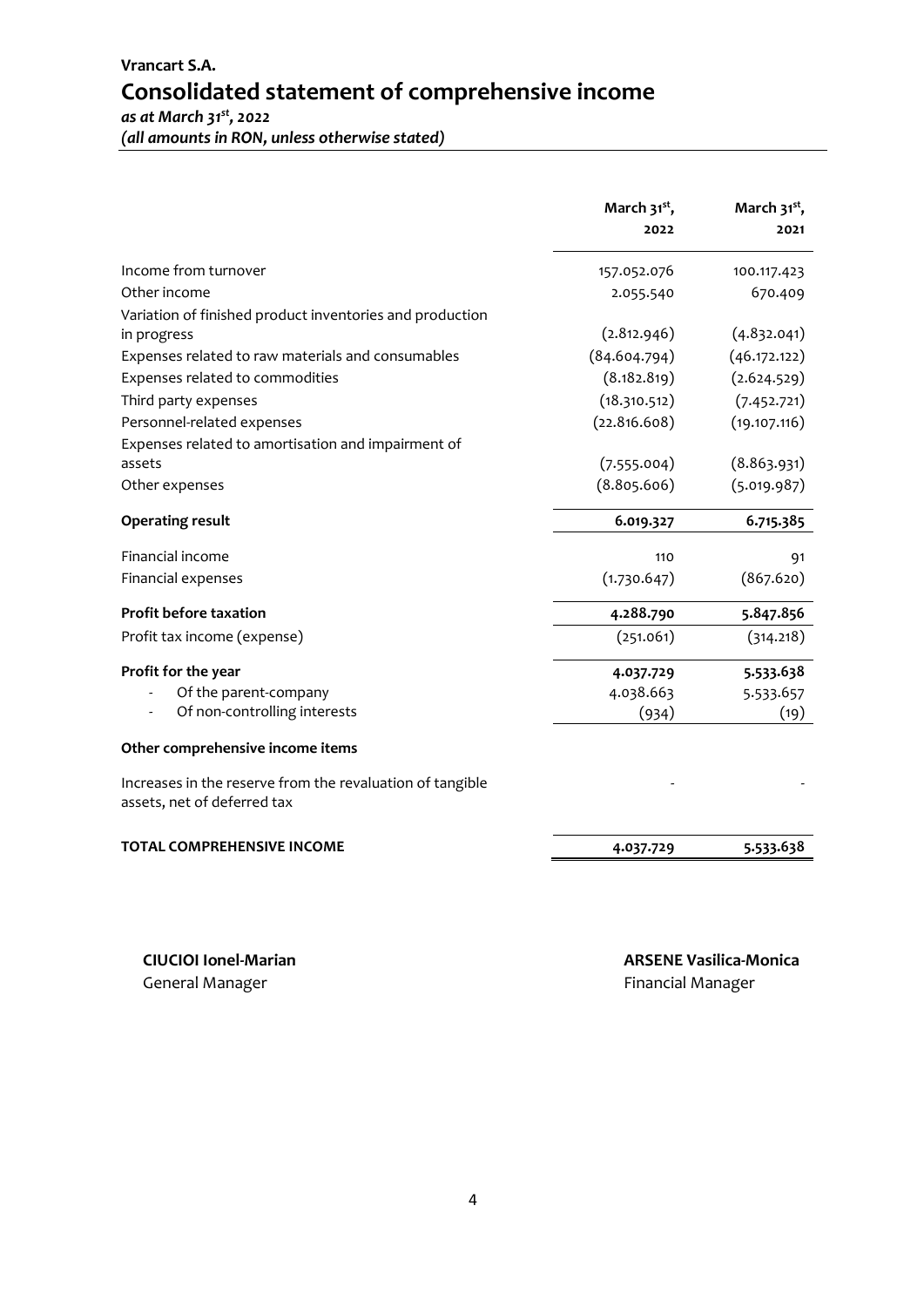## **Vrancart S.A. Consolidated statement of changes in equity**

#### *as at March 31st , 2022 (all amounts in RON, unless otherwise stated)*

|                                                                                                                | Share capital            | <b>Reserves from</b><br>the revaluation<br>of tangible<br>assets |                          | Other reserves Retained earnings Non-controlling | <i>interests</i> | <b>Total equity</b> |
|----------------------------------------------------------------------------------------------------------------|--------------------------|------------------------------------------------------------------|--------------------------|--------------------------------------------------|------------------|---------------------|
| Balance as at January 1 <sup>st</sup> , 2022                                                                   | 120.363.081              | 49.182.872                                                       | 66.271.006               | 4.689.698                                        | (1.040)          | 240.505.617         |
| Comprehensive income for the period                                                                            |                          |                                                                  |                          |                                                  |                  |                     |
| Net profit/loss for the period                                                                                 |                          |                                                                  | $\overline{\phantom{a}}$ | 4.038.663                                        | (934)            | 4.037.729           |
| Other comprehensive income items                                                                               |                          |                                                                  |                          |                                                  |                  |                     |
| Distribution from retained earnings                                                                            |                          |                                                                  | $\overline{\phantom{a}}$ | (245.622)                                        | 1.321            | (244.301)           |
| Other changes                                                                                                  | (24.530)                 |                                                                  | $\overline{\phantom{a}}$ |                                                  |                  | (24.530)            |
| Share premiums                                                                                                 | $\overline{\phantom{a}}$ |                                                                  | 43.346                   |                                                  |                  | 43.346              |
| Changes in the reserve from the revaluation of<br>tangible assets, net of deferred tax                         |                          |                                                                  |                          |                                                  |                  |                     |
| Transfer of the revaluation reserve to retained<br>earnings following the sale/cassation of tangible<br>assets |                          | (606.109)                                                        | $\overline{\phantom{a}}$ | 606.109                                          |                  |                     |
| Balance as at March 31 <sup>st</sup> , 2022                                                                    | 120.338.551              | 48.576.763                                                       | 66.314.352               | 9.088.848                                        | (653)            | 244.317.861         |

**CIUCIOI Ionel-Marian ARSENE Vasilica-Monica** General Manager **Financial Manager Financial Manager Financial Manager**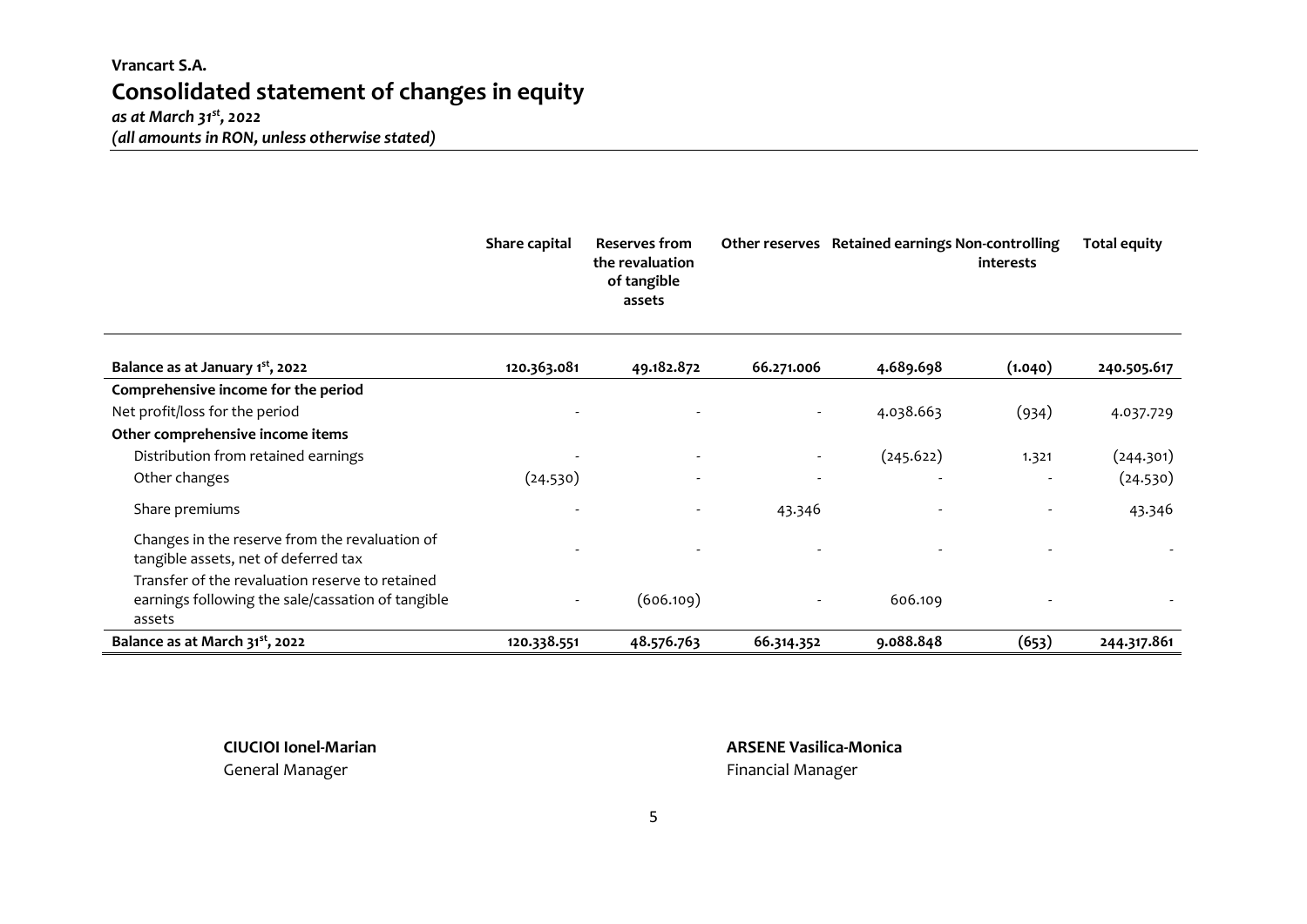|                                                                 | March 31 <sup>st</sup> ,<br>2022 | March 31 <sup>st</sup> ,<br>2021 |
|-----------------------------------------------------------------|----------------------------------|----------------------------------|
| Cash flows from operating activities                            |                                  |                                  |
| Amounts collected from customers                                | 168.096.131                      | 110.132.933                      |
| Payments to suppliers                                           | (137.248.658)                    | (70.129.193)                     |
| Payments to employees                                           | (13.919.855)                     | (12.507.801)                     |
| Payments to the state budget                                    | (16.168.170)                     | (13.332.291)                     |
| Profit tax paid                                                 |                                  | (993.110)                        |
| Net cash flows from operating activities                        | 759.448                          | 13.170.538                       |
| Cash flows from investment activities                           |                                  |                                  |
| Payments for the purchase of tangible assets                    | (12.566.466)                     | (6.946.988)                      |
| Guarantees for granting of operating permits                    |                                  | (2.000.000)                      |
| Amounts collected from the sale of tangible assets              | 354.875                          | 266.720                          |
| Interests collected                                             | 89                               | 91                               |
| Net cash flows from investment activities                       | (12.211.502)                     | (8.680.177)                      |
| Cash flows from financing activities                            |                                  |                                  |
| Amounts collected from loans                                    | 29.303.466                       | 1.790.614                        |
| Share capital increase                                          | 476.774                          |                                  |
| Interests paid and loans reimbursed                             | (13.052.499)                     | (5.530.374)                      |
| Payments under leasing contracts                                | (2.347.917)                      | (2.022.550)                      |
| Net cash flows from financing activities                        | 14.379.824                       | (5.762.310)                      |
|                                                                 | 2.927.770                        | (1.271.949)                      |
| Net increase/ (reduction) of cash and cash equivalents          |                                  |                                  |
| Cash and cash equivalents as at the financial year<br>beginning | 2.368.774                        | 5.558.078                        |
| Cash and cash equivalents as at the financial year end          | 5.296.544                        | 4.286.129                        |

General Manager **Financial Manager Financial Manager Financial Manager**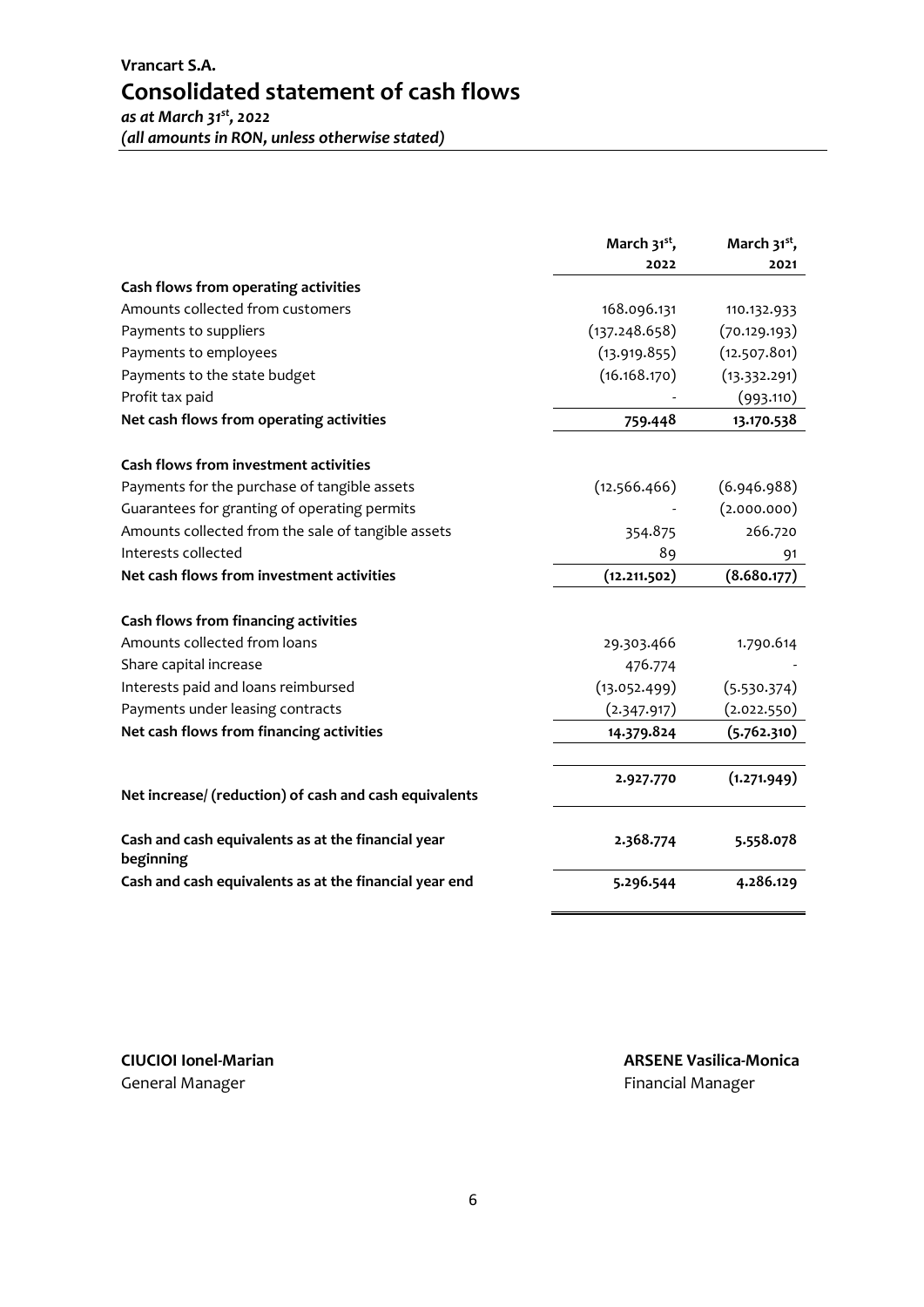## **The reporting entity**

Vrancart Group ("the Group") includes the company Vrancart S.A., having its registered office in Adjud, 17 Ecaterina Teodoroiu Street, Vrancea county and its branches Rom Paper S.R.L. ("Branch 1"), based in Brasov locality, Soseaua Cristianului, no. 30, Brasov county, Vrancart Recycling S.R.L. ("Branch 2"), based in Adjud locality, 17 Ecaterina Teodoroiu Street, Vrancea county and Ecorep Group S.A. ("Branch 3"), based in Adjud locality, 17 Ecaterina Teodoroiu Street, Vrancea county.

The Group's interim consolidated financial statements for the first three months of 2022 are formed of the interim financial statements of Vrancart S.A. and of its branches, which form together the Group.

| <b>Branch</b>                       | <b>Field of activity</b>                           | Shareholding as at<br>March 31 <sup>st</sup> , 2022 | Shareholding as at<br>December 31 <sup>st</sup> ,<br>2021 |
|-------------------------------------|----------------------------------------------------|-----------------------------------------------------|-----------------------------------------------------------|
| Rom Paper S.R.L.                    | Production of napkins and<br>tissue paper products | 100%                                                | 100%                                                      |
| <b>Vrancart Recycling</b><br>S.R.L. | Treatment and removal of<br>non-hazardous waste    | 100%                                                | $100\%$                                                   |
| Ecorep Group S.A.                   | Business support service<br>activities n.e.c.      | 99,6%                                               | 99,6%                                                     |

The Group performs its activity in the field of collection and recycling of non-hazardous waste, in the industry of paperboards and corrugated cardboard, corrugated cardboard packaging, as well as in the tissue paper industry.

#### *VRANCART S.A.*

Vrancart SA ("the Company") is a joint-stock trade company operating in Romania in accordance with the provisions of Law no. 31/1990 on trade companies.

The Company has its registered office in Adjud, 17 Ecaterina Teodoroiu Street, Vrancea county.

The Company has its registered office in Adjud and work points opened in the following localities: Bucharest, Calimanesti, Ungheni, Iași, Focșani, Ploiești, Botoșani, Sibiu, Constanța, Arad, Brașov, Pitești, Timișoara, Bacău, Cluj, Craiova, Baia Mare, Târgu Mures, Braila and Piatra Neamt.

The Company's main object of activity is represented by the production and sale of the following products: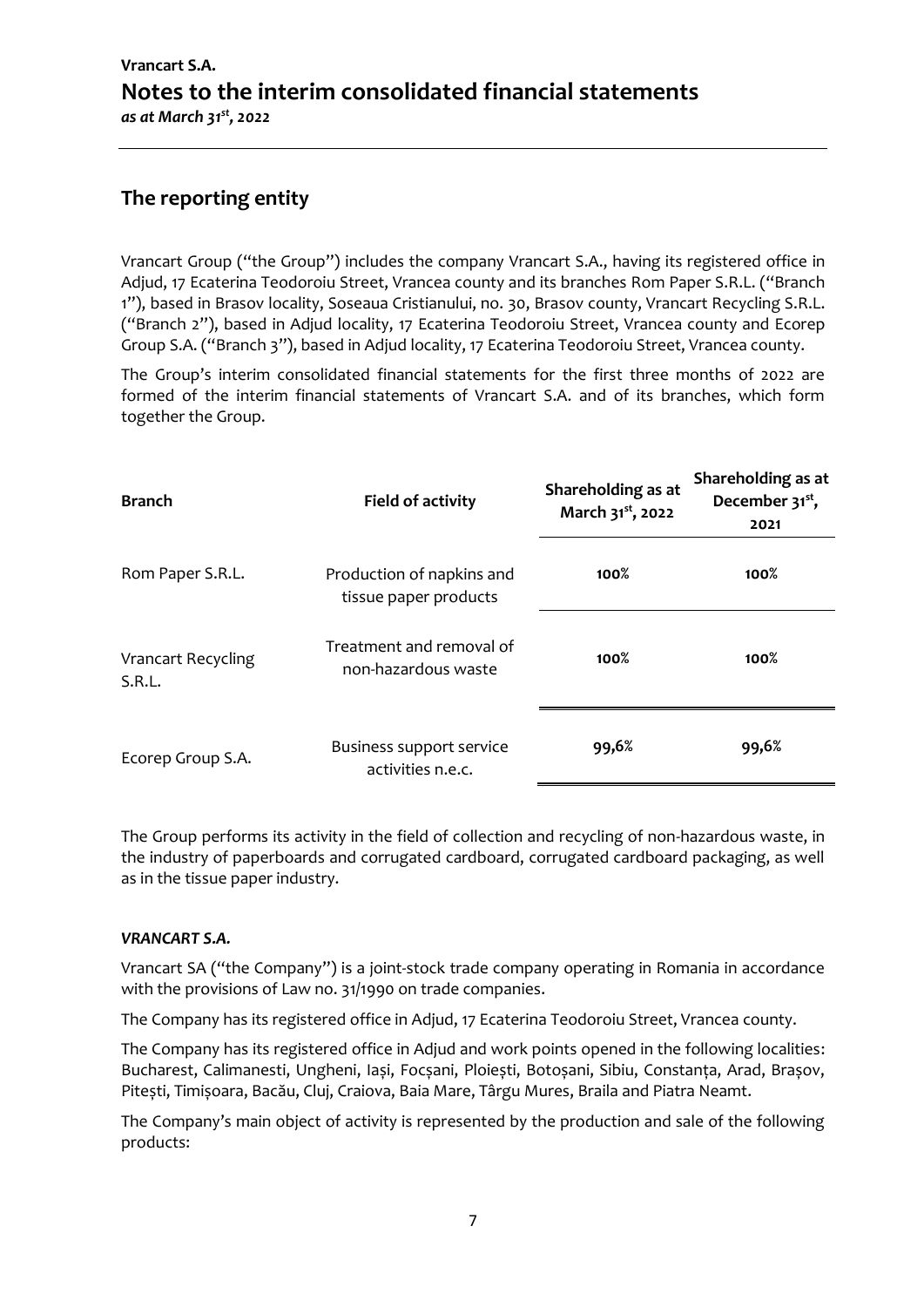## **Vrancart S.A. Notes to the interim consolidated financial statements**  *as at March 31st , 2022*

- single-wall, double-wall and double-double wall corrugated cardboard, corrugated cardboard with micro-flutes;
- corrugated cardboard boxes of various formats, die-cut and printed;
- paperboards;
- tissue papers in various assortments.

The company's shares are listed at the Bucharest Stock Exchange, Standard category, with the indicative VNC, starting from July 15<sup>th</sup>, 2005. The Group posts its consolidated financial statements on the website www.vrancart.ro.

As at March 31<sup>st</sup>, 2022, the Company is held in a percentage of 75% by SIF Banat - Crișana S.A., 17% by Paval Holding S.R.L. and 8% by other shareholders.

#### *ROM PAPER S.R.L.*

**Rom Paper S.R.L. ("Branch 1")** was established in 2002 and it is a Romanian privately-owned company which manufactures tissue paper products, such as: napkins, folded towels, tissue paper, professional rolls, towels for cosmetic use and facial tissues. The products manufactured are traded in 7 countries, on the Romanian territory and abroad, by means of store chains (hypermarkets, supermarkets, cash and carry), and also by means of distributors.

On January 20<sup>th</sup>, 2017 Vrancart S.A. completed the process for the purchase of the main stake (70%) in Rom Paper S.R.L.

As at March 31<sup>st</sup>, 2022, the Group holds 100% of the company's shares, following the acquisition in June 2017 of 15%, respectively in June 2018 of the last tranche of 15% of the shares of Rom Paper S.R.L.

#### *VRANCART RECYCLING S.R.L.*

**Vrancart Recycling S.R.L. ("Branch 2")** was founded in August 2020 and it is a Romanian privatelyowned company, having a sole shareholder. The main activity of this branch is represented by the treatment and removal of non-hazardous waste.

The company is at the beginning of its activity.

#### *ECOREP GROUP S.A.*

**Ecorep Group S.A. ("Branch 3")** was founded in November 2020 and it is a Romanian privatelyowned company. The main activity of this branch is represented by the provision of services related to the implementation of the obligations related to the producers' extended liability for environmental targets.

The company is at the beginning of its activity and it has obtained the authorisation license from the Ministry of Environment.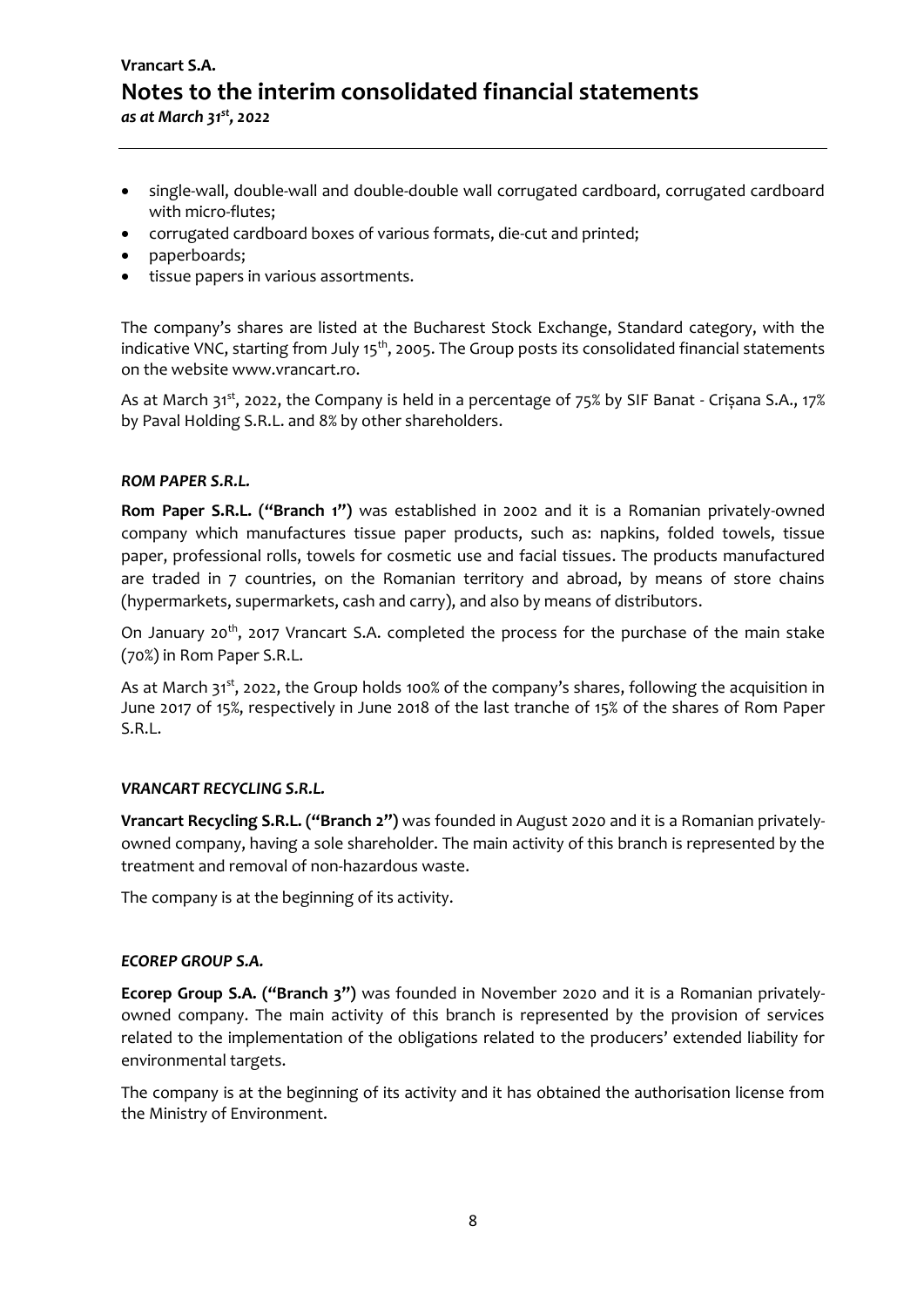#### **Accounting principles, policies and methods**

The simplified interim consolidated financial statements for the first three months ended on March  $31<sup>st</sup>$ , 2022 were drafted in accordance with IAS 34 Interim Financial Statements.

The simplified interim consolidated financial statements do not include all the information and elements included in the annual report and must be read with the Company's annual financial statements, drawn up as at December  $31^{st}$ , 2021.

The accounting policies and the evaluation methods used for the preparation of the simplified interim consolidated financial statements are in accordance with those used for the preparation of the Company's annual financial statements for the year ended on December 31<sup>st</sup>, 2021.

Combinations of entities are accounted through the acquisition method on the date when the Group obtains control over the acquired entity. Control requires exposure or rights onto the variable results of the entity invested in, as well as the ability to influence those results by exerting authority over the entity in question.

Branches are entities controlled by the Group. The financial statements of the branches are included in the consolidated financial statements from the date when control starts being exerted until the date of its cessation.

The interim consolidated financial statements for the first three months of 2022 have not been revised by an external financial auditor, as this is not a legal requirement.

#### **Transactions in foreign currency**

The operations expressed in foreign currencies are recorded in RON at the official exchange rate on the date of discounting of the transactions. The monetary assets and liabilities recorded in foreign currencies on the date of preparation of the accounting statements are converted into the functional currency at the exchange rate on that day.

The losses or gains from their discounting and from the conversion using the exchange rate at the end of the period for reporting of monetary assets and liabilities denominated in foreign currencies are recognised in the statement of comprehensive income.

The exchange rates of the main foreign currencies were as follows:

| Currency               | March 31 <sup>st</sup> , 2022 | December $31^{st}$ , 2021 | Variation |
|------------------------|-------------------------------|---------------------------|-----------|
| Euro (EURO)            | 4.9466                        | 4.9481                    | $-0.03\%$ |
| American dollars (USD) | 4.4508                        | 4.3707                    | +1,83%    |

#### **Other notes**

The Group's management has established its medium and long-term strategy and the estimates provide sales increases and cost reductions following the effective use of resources, leading to an increase of the operating profit.

As at March  $31^{st}$ , 2022, the Group recorded a positive cash balance of RON 5.296.544 and it does not have any outstanding debts to the public budgets or to its private partners.